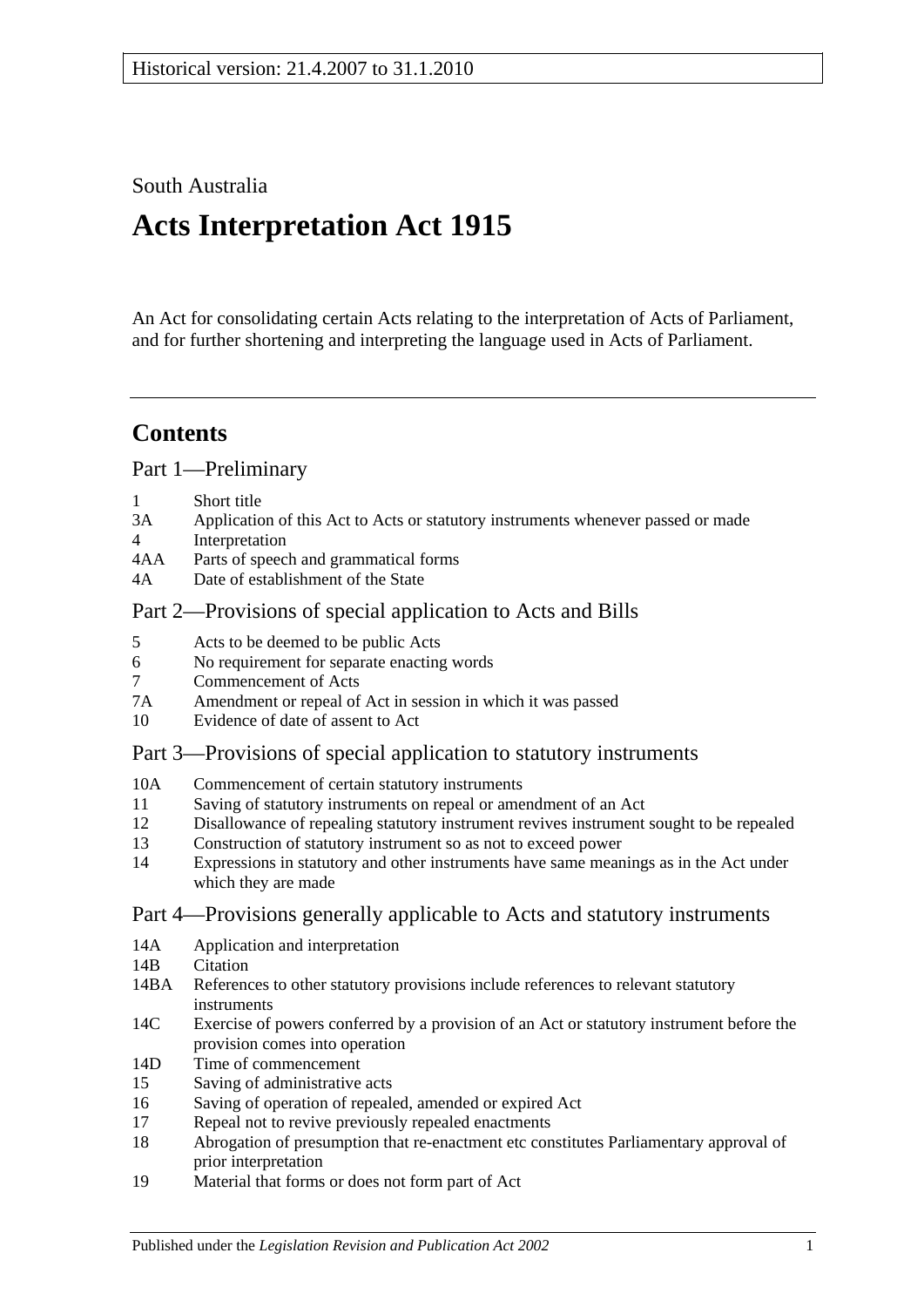- 19A [Examples](#page-12-0)
- 20 [Rules of construction to be applied in determining whether an Act binds the Crown](#page-12-1)
- 21 [Act deemed always speaking](#page-12-2)
- 22 [Construction that would promote purpose or object of an Act to be preferred](#page-13-0)
- 22A [Construction of Act so as not to exceed power of State](#page-13-1)
- 22B [Declaration of validity of laws made before Australia Acts](#page-13-2)
- 23 [Act to be done by Governor to mean by him with advice of Executive Council](#page-13-3)
- 24 [When Act or provision deemed to be substituted for another](#page-13-4)<br>25 Variation of forms
- [Variation of forms](#page-13-5)
- 26 [Words importing masculine gender and singular number to include feminine and plural](#page-14-0)
- 27 [Provisions as to limitation of time](#page-14-1)
- 27A [Sitting days](#page-14-2)
- 28 [Measurement of distances](#page-14-3)
- 28A [Standard scales for penalties and expiation fees](#page-15-0)
- 29 [Fines etc to be paid into Treasury](#page-15-1)
- 
- 30 [Penalties](#page-16-0)<br>33 Service b [Service by post](#page-16-1)
- 34 ["May" imports a discretion, "shall" is imperative](#page-16-2)
- 35 [Words applying to occupant of public office to apply to successive occupants](#page-16-3)
- 36 [Power to appoint includes power to remove etc](#page-16-4)
- 36A [Gender balance in nomination of persons for appointment to statutory bodies](#page-17-0)
- 37 [Powers may be exercised from time to time](#page-17-1)
- 37A [Manner in which certain powers and functions may be exercised by a delegate](#page-18-0)
- 39 [Variation, revocation and expiration of regulations, rules or by-laws](#page-18-1)
- 40 [Prescribing matters by reference to other instruments](#page-18-2)
- 42 [Who may proceed for recovery of penalties](#page-18-3)
- 44 [Interpretation of references to summary proceedings](#page-18-4)
- 45 [Rounding down of monetary amounts](#page-19-0)
- 50 [Offences punishable under more than one law](#page-19-1)
- 51 [Production of records kept by computer or other process](#page-19-2)
- 52 [Bodies corporate and signing or execution of documents](#page-19-3)

[Legislative history](#page-20-0)

#### <span id="page-1-0"></span>**The Parliament of South Australia enacts as follows:**

## **Part 1—Preliminary**

#### <span id="page-1-1"></span>**1—Short title**

This Act may be cited as the *Acts Interpretation Act 1915*.

#### <span id="page-1-2"></span>**3A—Application of this Act to Acts or statutory instruments whenever passed or made**

Subject to this Act, this Act applies to, or in relation to, an Act or statutory instrument whenever passed or made.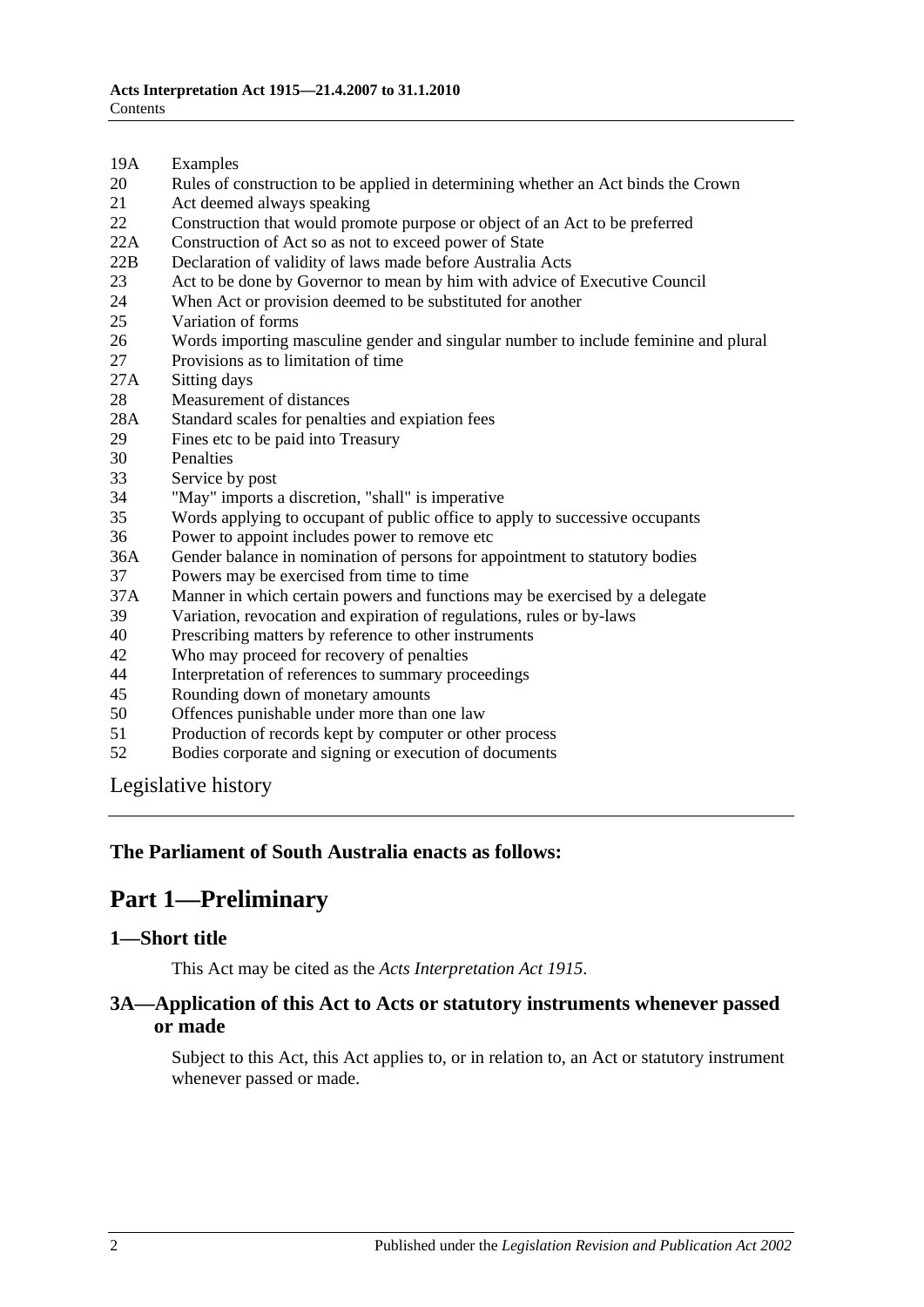#### <span id="page-2-0"></span>**4—Interpretation**

(1) In this Act and in every other Act or statutory instrument, unless the contrary intention appears—

*Act* means—

- (a) an Act of the Parliament of South Australia or an Act or ordinance of some earlier legislative authority in South Australia; or
- (b) an Act of the Imperial Parliament that has been received into the law of South Australia or applies to South Australia by paramount force;

*ADI* means an authorised deposit-taking institution within the meaning of the *Banking Act (Cwth)*;

*AS* or *Australian Standard* or *AS/NZS* or *Australian/New Zealand Standard* means a standard published by or under the authority of Standards Australia (alone or jointly with others);

*Australia Acts* means—

- (a) the *Australia Act 1986* of the Commonwealth; and
- (b) the *Australia Act 1986* of the United Kingdom;

*Australian citizen* means a person who is an Australian citizen under the provisions of the *Australian Citizenship Act 1948* of the Commonwealth;

<span id="page-2-1"></span>*bank* means an ADI that is permitted under the *Banking Act (Cwth)* to assume or use—

- (a) the word "bank", "banker" or "banking"; or
- (b) any other word (whether or not in English) that is of like import to a word referred to in [paragraph](#page-2-1) (a);

*bank cheque* or *banker's cheque* means a cheque that an ADI draws on itself;

*bank holiday* means a day that is, under the *[Holidays Act](http://www.legislation.sa.gov.au/index.aspx?action=legref&type=act&legtitle=Holidays%20Act%201910) 1910*, a bank holiday;

*Banking Act (Cwth)* means the *Banking Act 1959* of the Commonwealth, as amended from time to time and includes an Act enacted in substitution for that Act;

<span id="page-2-2"></span>*building society* means an ADI that is permitted under the *Banking Act (Cwth)* to assume or use—

- (a) the expression "building society"; or
- (b) any other expression (whether or not in English) that is of like import to the expression referred to in [paragraph](#page-2-2) (a);

*commencement*, in relation to an Act or statutory instrument, means the day or time on which the Act or statutory instrument comes into operation;

*the Commonwealth* means the Commonwealth of Australia;

<span id="page-2-3"></span>*credit union* means an ADI that is permitted under the *Banking Act (Cwth)* to assume or use—

(a) the expression "credit union"; or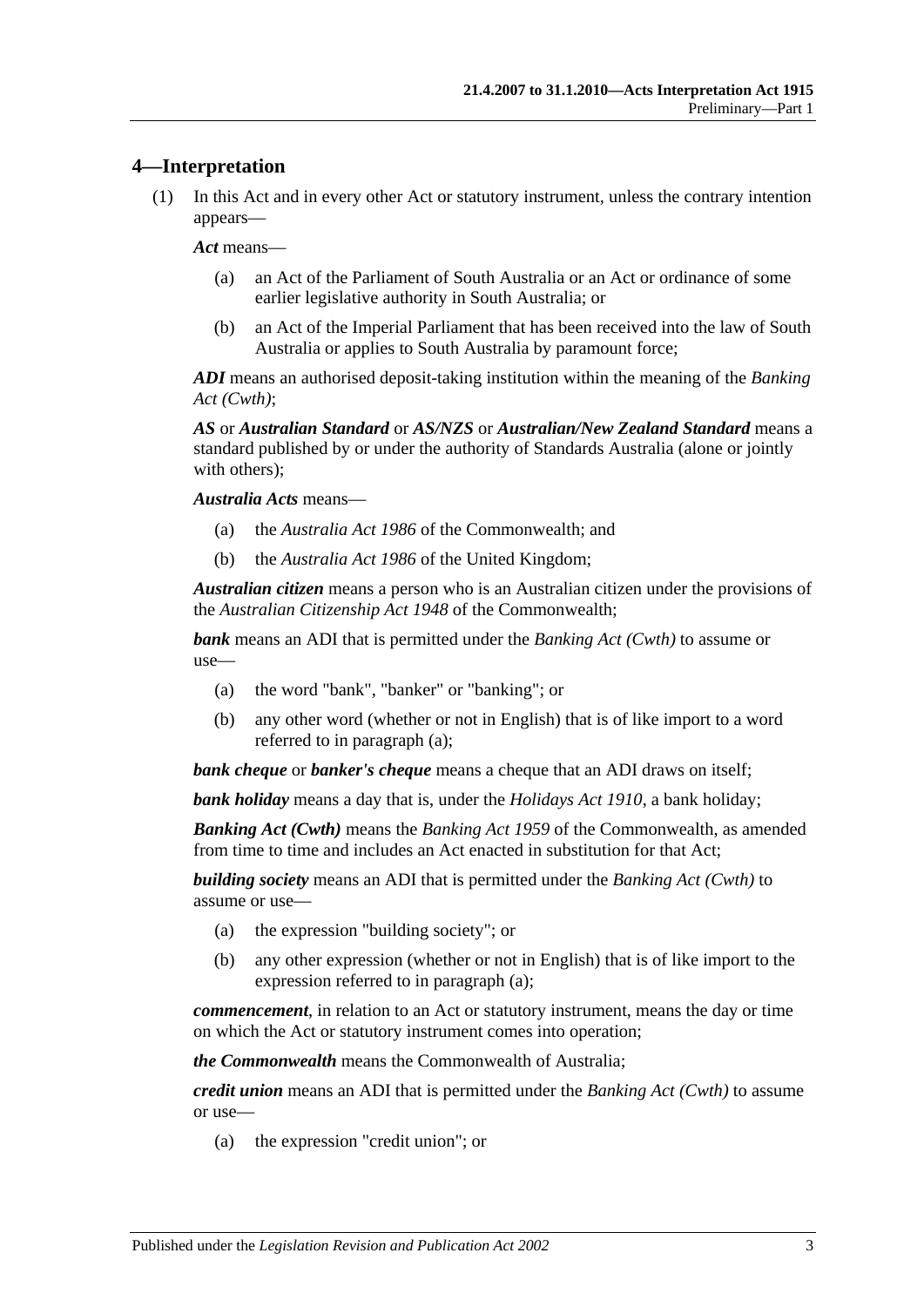(b) any expression (whether or not in English) that is of like import to the expression referred to in [paragraph](#page-2-3) (a);

*data storage device* means any article or material (for example, a disk) from which information is capable of being reproduced, with or without the aid of any other article or device;

#### *document* includes—

- (a) any paper or other material on which there is writing; and
- (b) any map, plan, drawing, graph or photograph; and
- (c) any paper or other material on which there are marks, figures, symbols or perforations having a meaning for persons qualified to interpret them; and
- (d) any article or material from which sounds, images or writings are capable of being reproduced with or without the aid of any other article or device;

*estate*, in relation to land, includes any estate or interest, easement, right, title, claim, demand, charge, lien or encumbrance in, over, to, or in respect of, the land;

*financial year* means the period of 12 months ending on the expiration of the thirtieth day of June;

*friendly society* means a body that is a friendly society for the purposes of the *Life Insurance Act 1995* of the Commonwealth as amended from time to time:

*the Gazette*, *the Government Gazette* or *the South Australian Government Gazette* means the South Australian Government Gazette (including any supplement to that gazette) printed and published, or purporting to be printed and published, by the Government Printer of the State;

*the Governor-in-Chief*, *the Governor* or *the Lieutenant-Governor* means the Governor of the State or other officer for the time being administering the Government of the State;

*His Majesty* or *Her Majesty*, *the King* or *the Queen*, or *the Crown*, means His Majesty the King, or Her Majesty the Queen, Sovereign for the time being of Australia, and includes the predecessors and the heirs and successors of the King or Oueen:

*judge* means a Judge of the Supreme Court or a District Court Judge;

*justice* means justice of the peace for the State;

*land* includes—

- (a) a building or structure affixed to land;
- (b) waters and airspace over land;
- (c) the bed of any body of waters;
- (d) subsoil and subterranean waters;

*major indictable offence* means any indictable offence classified by statute as a major indictable offence<sup>1</sup>;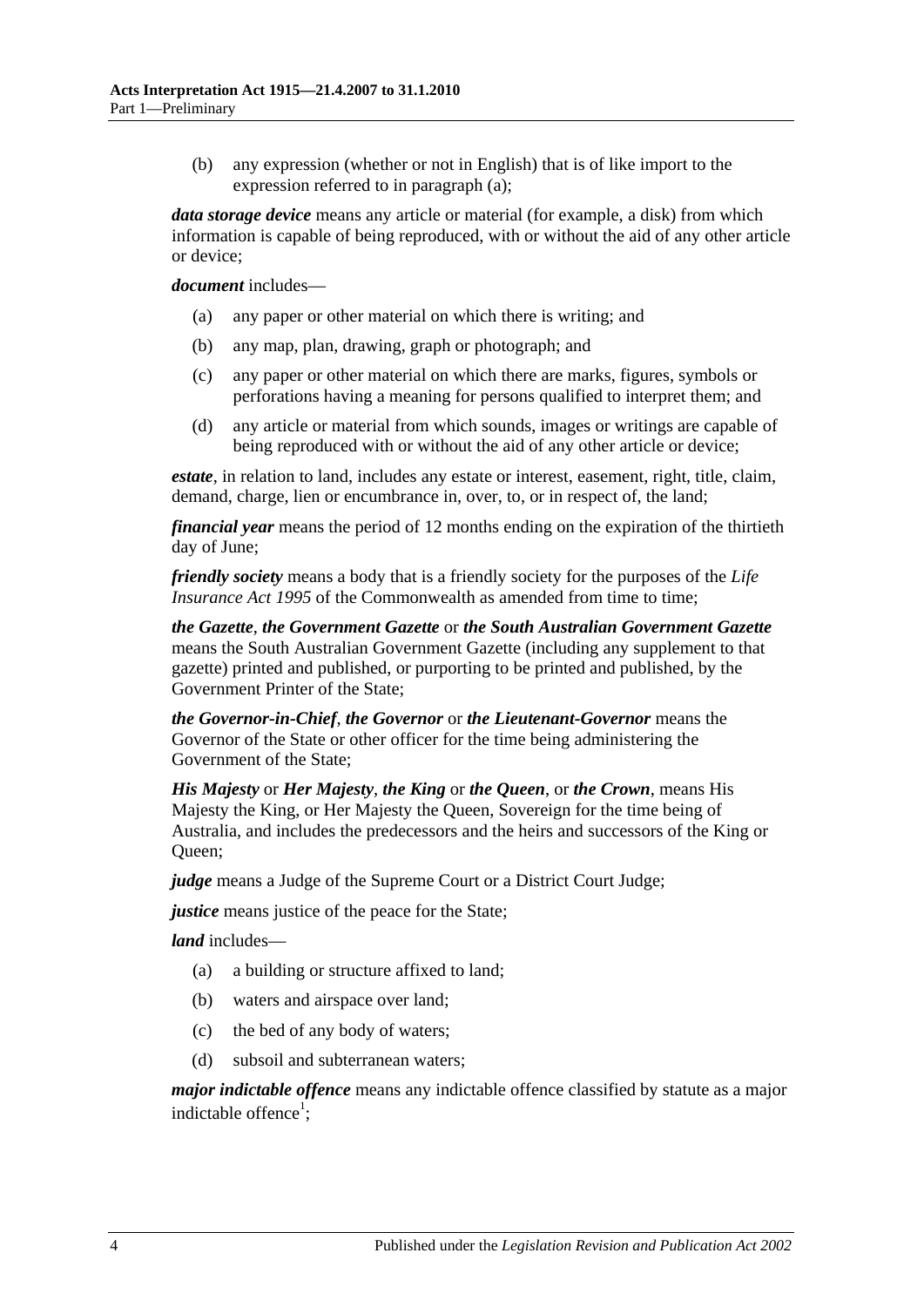*the Minister* means—

- (a) when used in an Act—the Minister of the Crown to whom the administration of the Act has been committed by the Governor, or in whom the administration of the Act is otherwise vested; and
- (b) when used in a statutory instrument—the Minister of the Crown to whom the administration of the Act under which the statutory instrument was made has been committed by the Governor, or in whom the administration of that Act is otherwise vested,

and includes a Minister of the Crown for the time being discharging the duties of that Minister or acting in the exercise of powers or functions delegated by that Minister;

*minor indictable offence* means any indictable offence classified by statute as a minor indictable offence<sup>1</sup>;

*month* means calendar month;

*oath* or *affidavit*, in all cases where persons are allowed by law to affirm or to declare instead of swearing, includes affirmation or declaration;

*Parliament* means the Parliament of the State;

*person* or *party* includes a body corporate;

*police force* means South Australia Police under the *[Police Act](http://www.legislation.sa.gov.au/index.aspx?action=legref&type=act&legtitle=Police%20Act%201998) 1998*;

*police officer* means any member of South Australia Police under the *[Police Act](http://www.legislation.sa.gov.au/index.aspx?action=legref&type=act&legtitle=Police%20Act%201998) 1998*;

*prescribed* means—

- (a) when used in an Act—prescribed by the Act or by a statutory instrument made, or to be made, under the Act; and
- (b) when used in a statutory instrument—prescribed by the Act under which the statutory instrument was made, by the statutory instrument itself or by some further statutory instrument made, or to be made, under the Act under which the statutory instrument was made;

*proclamation* means a proclamation made by the Governor and published in the Gazette;

*public holiday* means a day that is, under the *[Holidays Act](http://www.legislation.sa.gov.au/index.aspx?action=legref&type=act&legtitle=Holidays%20Act%201910) 1910*, a public holiday;

*record* includes information stored or recorded by computer or other process;

*regulation*, *rule* or *by-law* means—

- (a) when used in an Act—a regulation, rule or by-law made under the Act in which the expression is used; and
- (b) when used in a statutory instrument—a regulation, rule or by-law made under the Act under which the statutory instrument was made;

*sitting days*, in relation to either House of Parliament, means days on which the House actually sits;

*special justice* means a justice who has been appointed as a special justice;

*Standards Association of Australia* includes—

(a) Standards Australia International Limited; and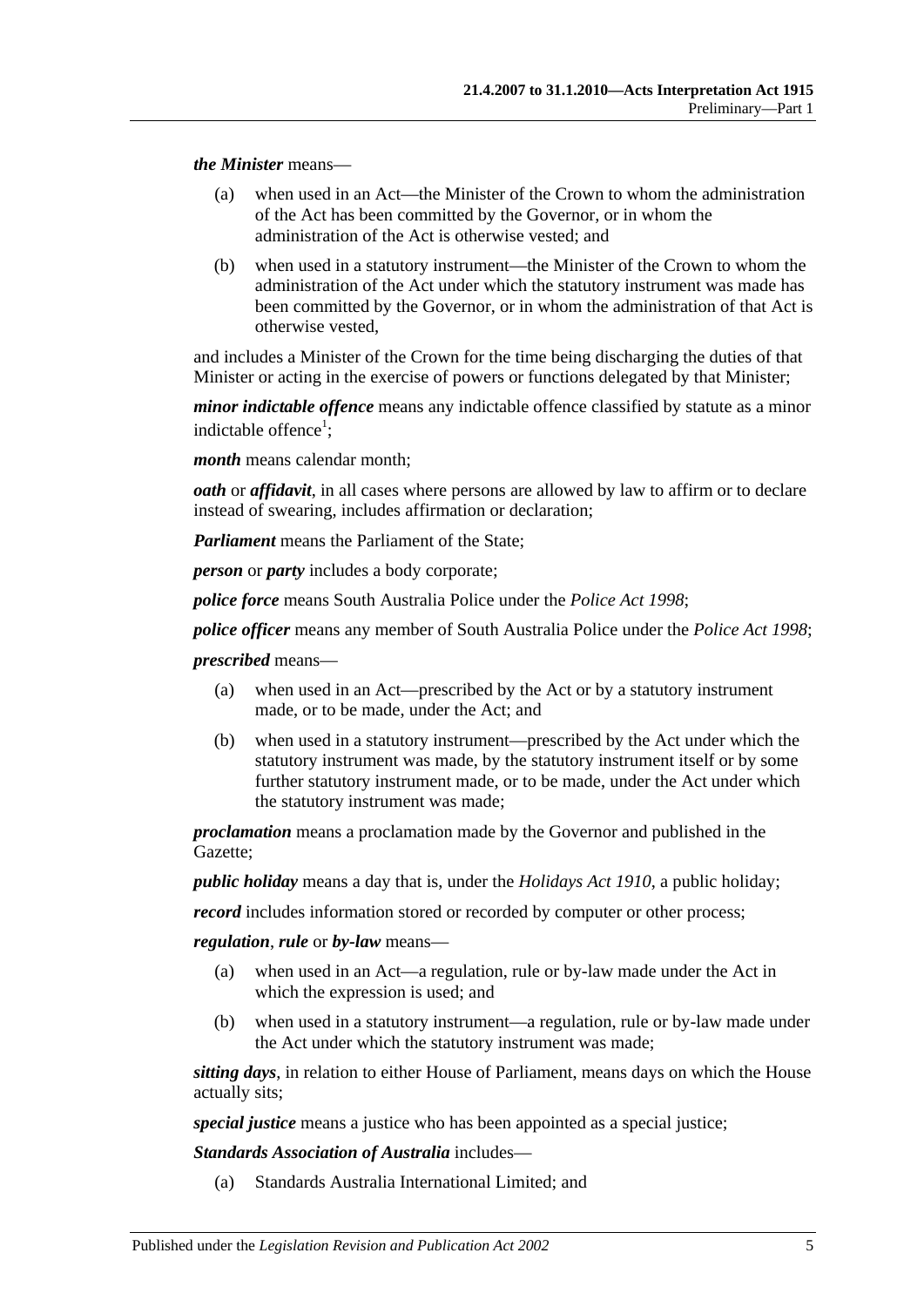(b) Standards Australia Limited (ACN 087 326 690);

#### *Standards Australia* means—

- (a) Standards Association of Australia; or
- (b) Standards Australia International Limited; or
- (c) Standards Australia Limited (ACN 087 326 690);

*the State* or *this State* means the State of South Australia;

#### *statutory declaration* means—

- (a) a declaration made under the *[Oaths Act](http://www.legislation.sa.gov.au/index.aspx?action=legref&type=act&legtitle=Oaths%20Act%201936) 1936*; or
- (b) a declaration made outside the State—
	- (i) in pursuance of a law in force in the place where the declaration is made, being a law that renders the declarant liable to a criminal penalty for a false declaration; and
	- (ii) before a person who has authority under that law to take declarations;

*statutory instrument* means—

- (a) a regulation, rule, by-law or statute made under an Act; or
- (ab) a proclamation, notice, order or other instrument made by the Governor or a Minister under an Act and published in the Gazette; or
- (b) a code or standard made, approved or adopted under an Act; or
- (c) any other instrument of a legislative character made or in force under an Act;

summary offence means any offence classified by statute as a summary offence<sup>1</sup>;

*Supreme Court* means the Supreme Court of the State;

*to swear*, in all cases where persons are allowed by law to affirm or to declare instead of swearing, includes to affirm or to declare;

*this Act*, when used in an Act, includes statutory instruments made under the Act in which the expression is used;

*United Kingdom* means the United Kingdom of Great Britain and Ireland;

*writing* includes any visible form in which words, figures, drawings or symbols may be reproduced or represented.

- (2) A reference in an Act or statutory instrument to
	- *audiotape, photograph, videotape* or other word in the form of a verb describing the capture or recording of images or sounds by an audiorecording, cinematographic, photographic or videorecording device includes, unless the contrary intention appears, a reference to the capture or recording of images or sounds by a digital device;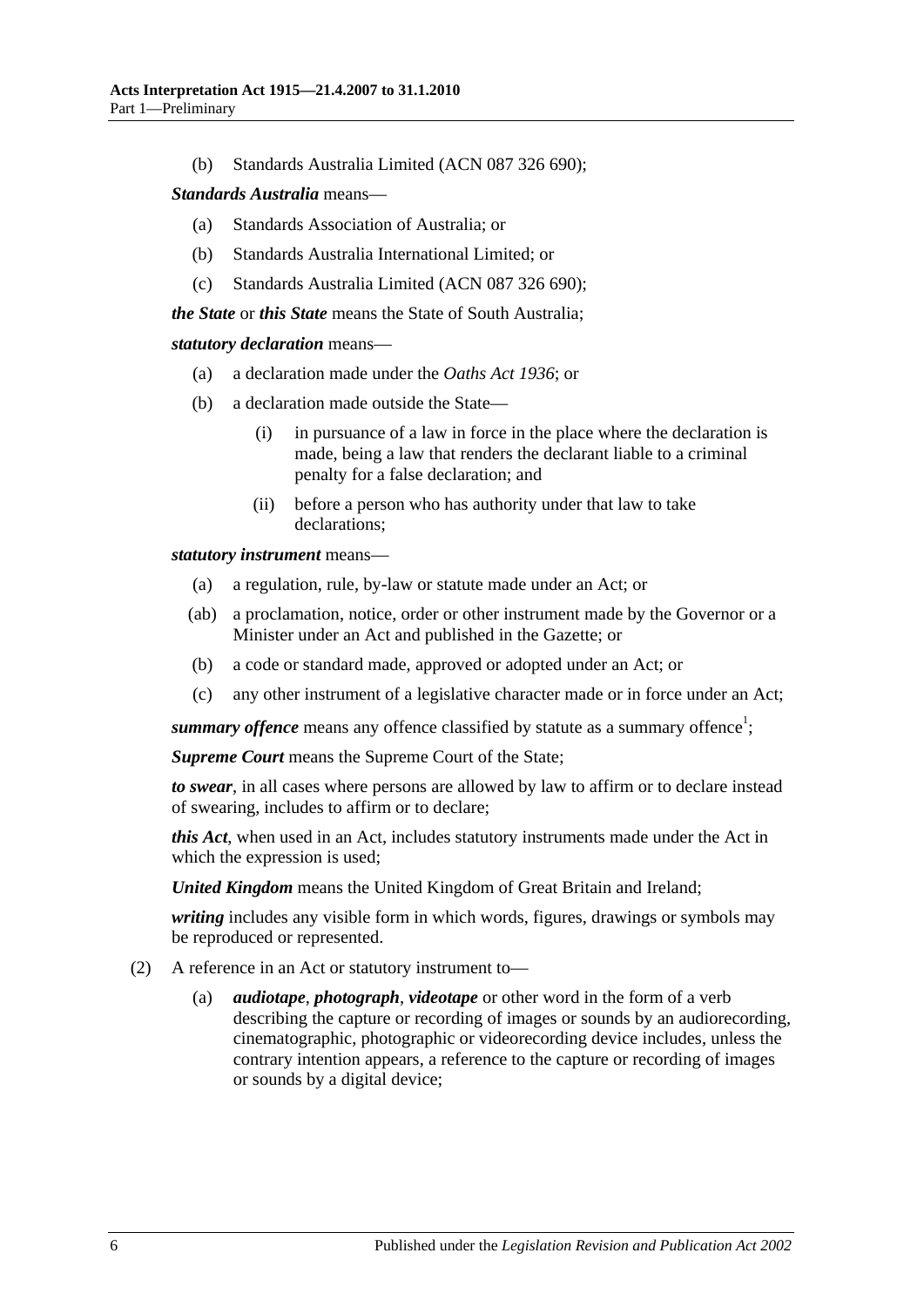- (b) an *audiotape*, *photograph*, *videotape* or other word in the form of a noun describing the item on which images or sounds captured or recorded by an audiorecording, cinematographic, photographic or videorecording device are stored or reproduced includes, unless the contrary intention appears, a reference to a digital data storage device;
- (c) a *book*, *paper*, *plan* or other word in the form of a noun describing an item on which there is writing includes, unless the contrary intention appears, a reference to a digital data storage device.

#### **Note—**

1 For the classification of offences, the reader should refer to section 5 of the *[Summary](http://www.legislation.sa.gov.au/index.aspx?action=legref&type=act&legtitle=Summary%20Procedure%20Act%201921)  [Procedure Act](http://www.legislation.sa.gov.au/index.aspx?action=legref&type=act&legtitle=Summary%20Procedure%20Act%201921) 1921*. However, it should be noted that the principles set out in that section for differentiating major indictable, minor indictable and summary offences may be subject to some special exception made by the Act under which the offence in question is created.

#### <span id="page-6-0"></span>**4AA—Parts of speech and grammatical forms**

If an Act defines a word or phrase, other parts of speech and grammatical forms of the word or phrase have, unless the contrary intention appears, corresponding meanings.

#### <span id="page-6-1"></span>**4A—Date of establishment of the State**

For the purposes of the law of the State, the State will be taken to have been established on the twenty-eighth day of December, 1836.

## <span id="page-6-2"></span>**Part 2—Provisions of special application to Acts and Bills**

#### <span id="page-6-3"></span>**5—Acts to be deemed to be public Acts**

Every Act passed after the first day of January, 1873, will be taken to be a public Act.

#### <span id="page-6-4"></span>**6—No requirement for separate enacting words**

There is no requirement for a section or other portion of an Act to have separate enacting words in order to have effect as a substantive enactment.

#### <span id="page-6-6"></span><span id="page-6-5"></span>**7—Commencement of Acts**

- (1) An Act that contains no provision fixing the date of its commencement, or providing for the fixing of that date, comes into operation on the day on which it is assented to by, or on behalf of, the Crown.
- (2) Where a Bill is reserved for the signification of Her Majesty's assent, the Bill will be taken, for the purposes of [subsection](#page-6-6) (1), to have been assented to on the day on which the assent is notified by proclamation in the State.
- <span id="page-6-7"></span>(3) Where an Act provides that the Act or provisions of the Act will come into operation on a day to be fixed by proclamation, then, unless the contrary intention appears, the Governor may by proclamation—
	- (a) fix a day or time for the Act or provisions to come into operation;
	- (b) fix different days or times for different provisions of the Act to come into operation;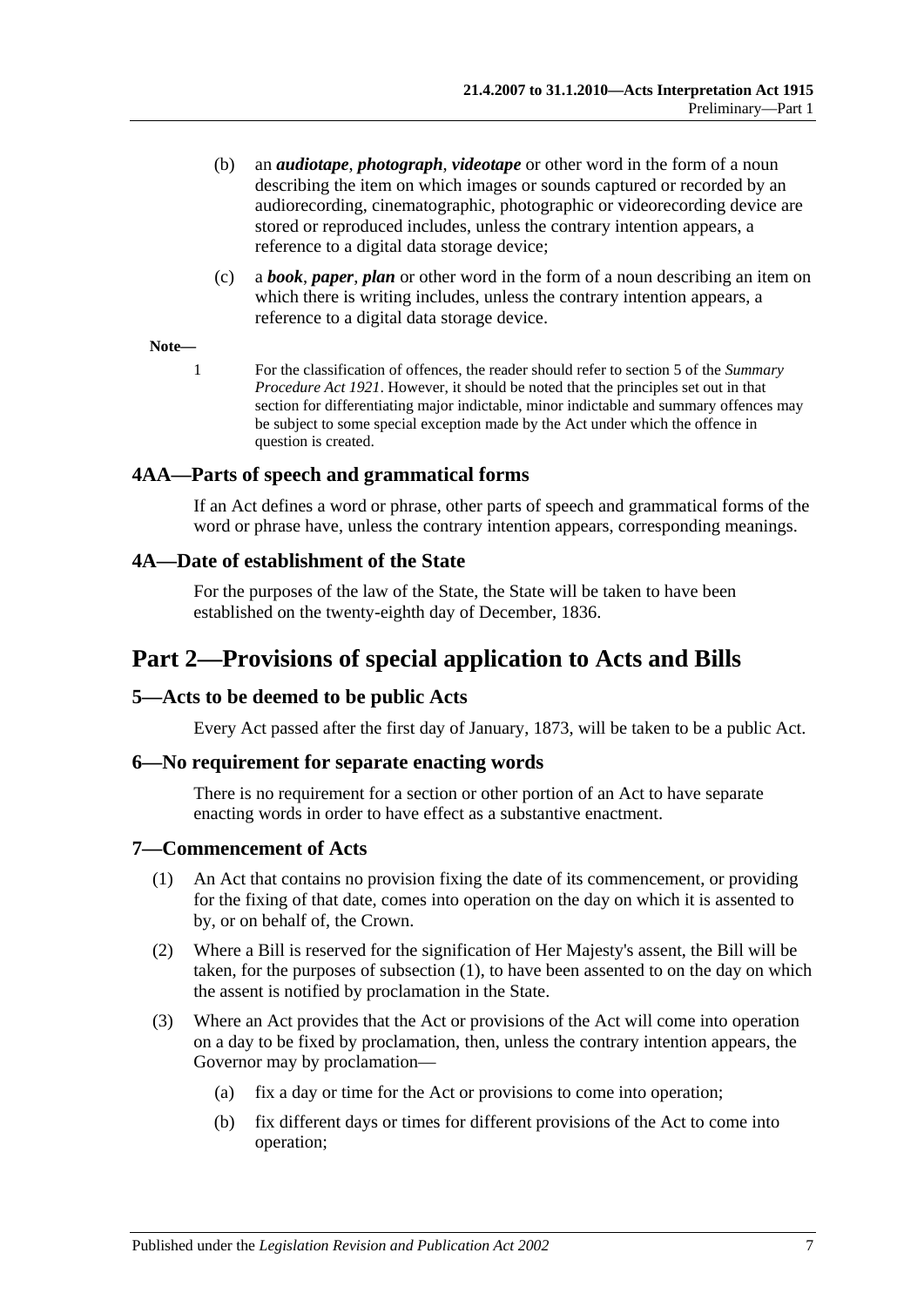- (c) suspend the operation of specified provisions of the Act until a day or time or days or times to be fixed by subsequent proclamation or proclamations.
- (4) For the purposes of [subsection](#page-6-7) (3), a reference to a provision of an Act extends to—
	- (a) a part of a provision;
	- (b) a provision to be inserted into another Act by the Act.
- (4a) The Governor may, by subsequent proclamation made before the date fixed by proclamation under [subsection](#page-6-7) (3) for an Act or provision to come into operation, vary the proclamation so as to delay commencement of the Act or provision.
- (5) An Act or a provision of an Act passed after the commencement of this subsection that is to be brought into operation by proclamation will be taken to come into operation on the second anniversary of the date on which the Act was assented to by, or on behalf of, the Crown unless brought into operation before that second anniversary.

#### <span id="page-7-0"></span>**7A—Amendment or repeal of Act in session in which it was passed**

An Act may be amended or repealed in the session of Parliament in which it was passed.

#### <span id="page-7-1"></span>**10—Evidence of date of assent to Act**

The date appearing on a copy of an Act printed, or purporting to be printed, by the Government Printer, as the date on which the Governor assented to the Act or made known Her Majesty's assent to the Act is evidence that the date is the date on which the Governor so assented, or made known Her Majesty's assent, and will be judicially noticed accordingly.

## <span id="page-7-2"></span>**Part 3—Provisions of special application to statutory instruments**

#### <span id="page-7-3"></span>**10A—Commencement of certain statutory instruments**

- (1) A statutory instrument (other than a regulation, rule or by-law made under an Act)—
	- (a) may come into operation at a date or time specified in the instrument; but
	- (b) may not come into operation earlier than the date on which it is made, approved or adopted unless that earlier operation is authorised by the Act under which the instrument is made, approved or adopted.
- (2) A statutory instrument (other than a regulation, rule or by-law made under an Act) that contains no provision fixing the date or time of its commencement comes into operation on the day on which it is made, approved or adopted.

## <span id="page-7-4"></span>**11—Saving of statutory instruments on repeal or amendment of an Act**

Where—

- (a) a statutory or other instrument is in force under an Act; and
- (b) the Act, or the provision of the Act under which the instrument was made, is repealed by a subsequent Act which contains or provides the power to make instruments to the same or similar effect,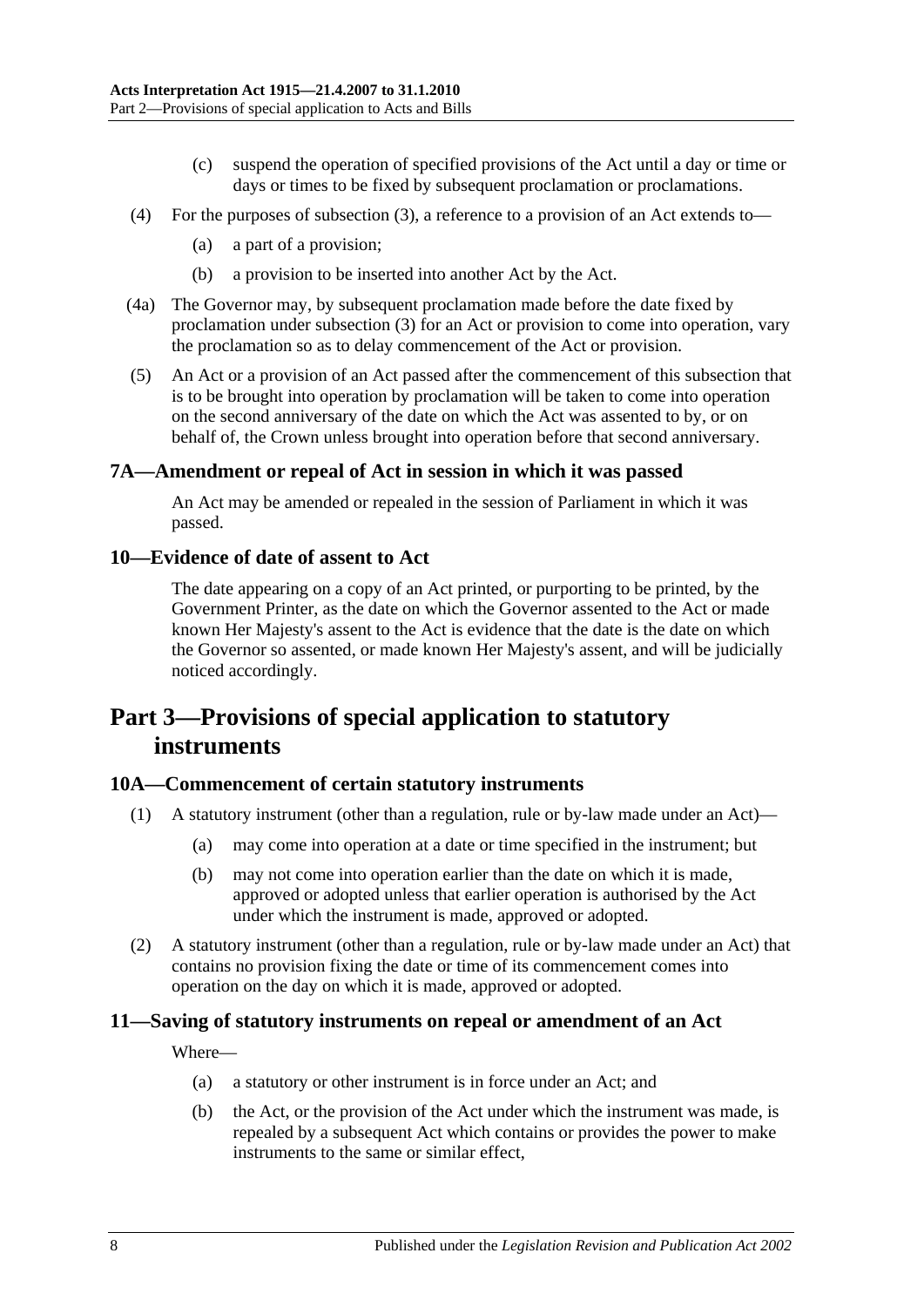the instrument will, subject to the provisions of the subsequent Act, remain in force as if the subsequent Act had been in force when the instrument was made and the instrument had then been made in pursuance of that Act.

## <span id="page-8-0"></span>**12—Disallowance of repealing statutory instrument revives instrument sought to be repealed**

Where a statutory instrument that revokes another statutory instrument, or part of another statutory instrument, is disallowed pursuant to any Act, the statutory instrument or part sought to be revoked revives.

## <span id="page-8-1"></span>**13—Construction of statutory instrument so as not to exceed power**

A statutory or other instrument made pursuant to a power conferred by or under an Act will be read and construed so as not to exceed that power, so that, where a provision of the instrument, or the application of a provision of the instrument to any person or circumstances, is in excess of that power, the remainder of the instrument, or the application of the provision to other persons and circumstances, is not affected.

## <span id="page-8-2"></span>**14—Expressions in statutory and other instruments have same meanings as in the Act under which they are made**

An expression used in a statutory instrument or other instrument made under an Act has, unless the contrary intention appears, the same meaning as in the Act under which the instrument was made, and, where that Act is amended after the instrument is made, or is repealed and substituted by a subsequent Act for the purposes of which the statutory or other instrument continues in force, the same meaning as in the amended or substituted Act.

## <span id="page-8-3"></span>**Part 4—Provisions generally applicable to Acts and statutory instruments**

## <span id="page-8-4"></span>**14A—Application and interpretation**

- (1) The provisions of this Part apply both to Acts and statutory instruments.
- (2) For the purposes of the application of this Part to statutory instruments—
	- (a) a reference to an Act or an enactment extends to a statutory instrument; and
	- (b) a reference to the passing of an Act extends to the making of a statutory instrument; and
	- (c) a reference to the repeal of an Act extends to the revocation of a statutory instrument; and
	- (d) a reference in [section](#page-10-2) 16 to the repeal of an Act extends to the disallowance of a statutory instrument.
- (3) In this Part, a reference to a section extends to a clause of an Act and a regulation, rule and by-law and a clause of a statutory instrument.

## <span id="page-8-5"></span>**14B—Citation**

- (1) An Act, whether passed before or after the commencement of this Act, may be cited—
	- (a) by its short title; or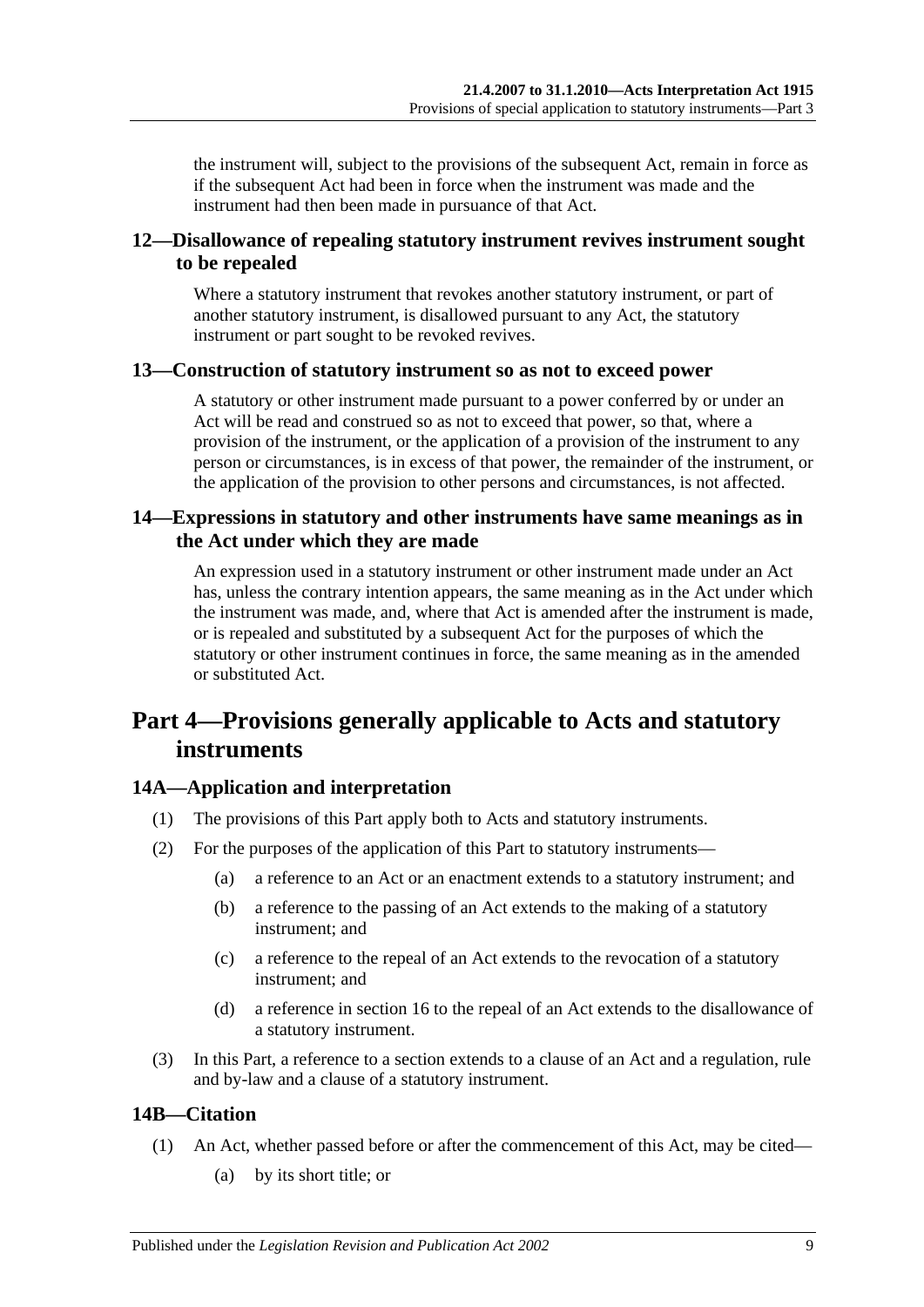- (b) by its short title abbreviated by omitting reference to any year except the year in which it was passed.
- (3) A reference in an Act to some other Act, or a Part or provision of some other Act, (whether an Act of this State or of the Commonwealth or a place outside this State) will, unless the contrary intention appears, be construed—
	- (a) as a reference to that other Act, Part or provision as amended from time to time; and
	- (b) where the Act, Part or provision is substituted—
		- (i) by a subsequent Act—as a reference to that subsequent Act; or
		- (ii) by a subsequent Part of an Act—as a reference to that subsequent Part; or
		- (iii) by a subsequent provision of an Act—as a reference to that subsequent provision.
- (4) An Act of the Commonwealth or of a place outside this State, whether passed before or after the commencement of this Act, may, for the purposes of the law of this State, be cited by any method authorised by, or commonly used in, the statutes of the Commonwealth or that place.
- (5) Nothing in this section renders unlawful or ineffective any citation or reference that is not made in a manner authorised by this section.

## <span id="page-9-0"></span>**14BA—References to other statutory provisions include references to relevant statutory instruments**

- (1) A reference in an Act to some other Act (whether an Act of this State or of the Commonwealth or a place outside this State) includes, unless the contrary intention appears, reference to statutory instruments made or in force under that other Act.
- (2) A reference in an Act to a Part or provision of that Act or some other Act (whether an Act of this State or of the Commonwealth or a place outside this State) includes, unless the contrary intention appears—
	- (a) reference to statutory instruments made or in force under that Part or provision; and
	- (b) reference to statutory instruments made or in force under some other Part or provision of that Act or other Act insofar as the statutory instruments are connected to that Part or provision.

## <span id="page-9-1"></span>**14C—Exercise of powers conferred by a provision of an Act or statutory instrument before the provision comes into operation**

- <span id="page-9-2"></span>(1) Where—
	- (a) a provision of an Act that has passed is not yet in operation; and
	- (b) it is expedient that a power expressed to be conferred by the provision be exercised before it comes into operation,

the power may be so exercised before the provision comes into operation.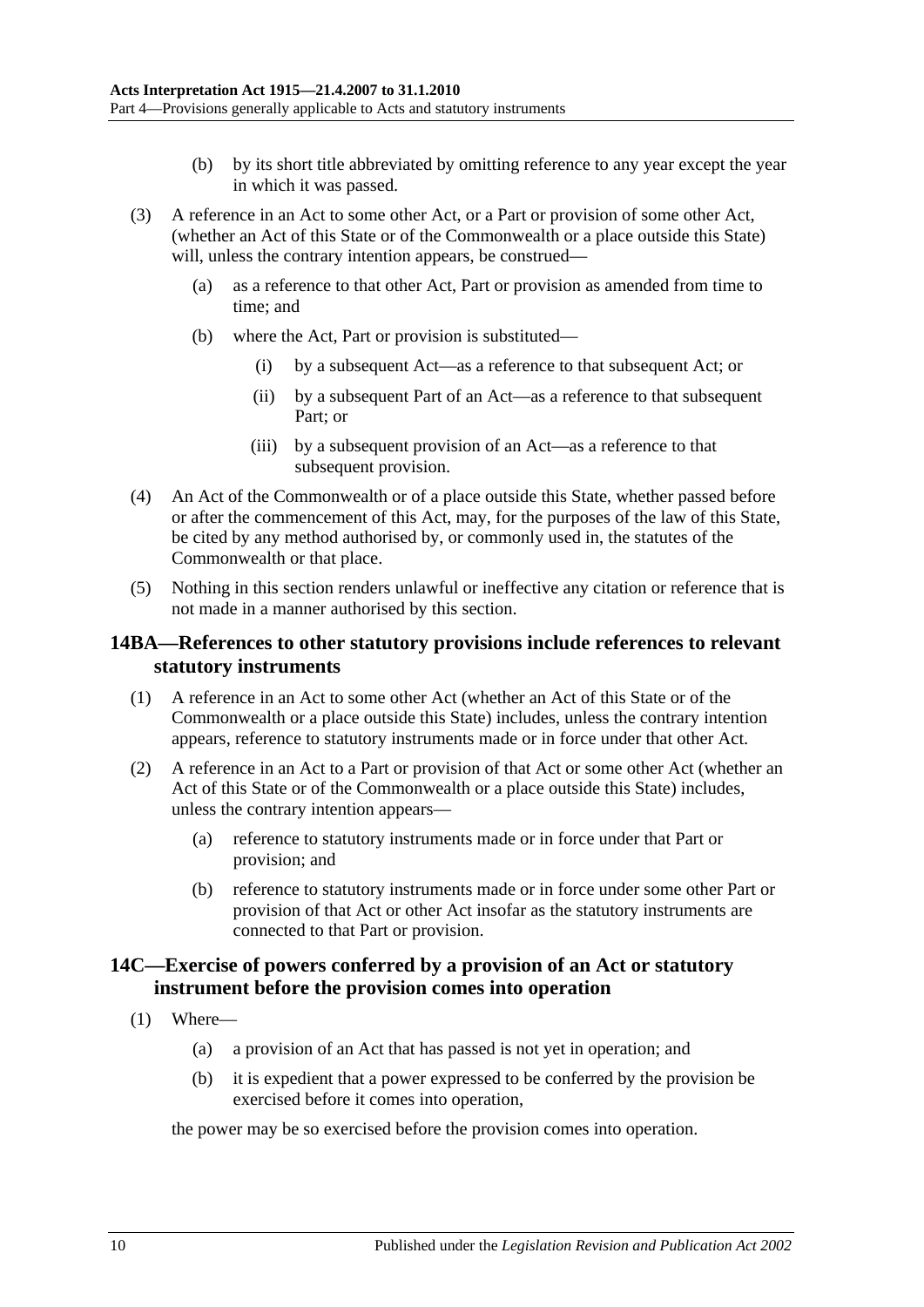- (2) Subject to [subsection](#page-10-3) (3), anything created, granted, issued, done or made under or pursuant to a provision by virtue of [subsection](#page-9-2) (1) will take effect when the provision comes into operation and not before.
- <span id="page-10-3"></span>(3) The appointment of a person to a position pursuant to [subsection](#page-9-2) (1) takes effect at the time of appointment but any power exercised by that person pursuant to [subsection](#page-9-2) (1) does not take effect until the relevant provision comes into operation.

## <span id="page-10-0"></span>**14D—Time of commencement**

Where an Act, or part of an Act, comes into operation on a particular day, it will be taken to have come into operation as from 12 o'clock midnight of the preceding day.

## <span id="page-10-1"></span>**15—Saving of administrative acts**

Where an Act is repealed and the repealing Act contains provisions substantially corresponding to provisions of the repealed Act, then, unless the contrary intention appears, any administrative act done in pursuance of the repealed provisions (not being an administrative act the effect of which was exhausted at the time of the repeal) will, insofar as is not inconsistent with the repealing Act, be regarded as an administrative act done for the purposes of the corresponding provisions of the repealing Act.

## <span id="page-10-2"></span>**16—Saving of operation of repealed, amended or expired Act**

- (1) Where an Act is repealed or amended, or where an Act or enactment expires, then, unless the contrary intention appears, the repeal, amendment or expiry does not—
	- (a) revive anything not in force or existing at the time the repeal, amendment or expiry takes effect; or
	- (b) affect the operation of the repealed, amended or expired Act or enactment, or alter the effect of the doing, suffering or omission of anything, prior to the repeal, amendment or expiry; or
	- (c) affect any right, interest, title, power or privilege created, acquired, accrued, established or exercisable, or any status or capacity existing, prior to the repeal, amendment or expiry; or
	- (d) affect any duty, obligation, liability or burden of proof imposed, created or incurred, or any penalty, forfeiture or punishment incurred or imposed or liable to be incurred or imposed, prior to the repeal, amendment or expiry; or
	- (e) affect any investigation, legal proceedings or remedy in respect of any such right, interest, title, power, privilege, status, capacity, duty, obligation, liability, burden of proof, penalty, forfeiture or punishment.
- (2) Any such investigation, legal proceedings or remedy may be instituted, continued or enforced, and any such penalty, forfeiture or punishment may be imposed and enforced, as if the repeal or amendment had not been effected or as if the expired Act or enactment had not expired (as the case may be).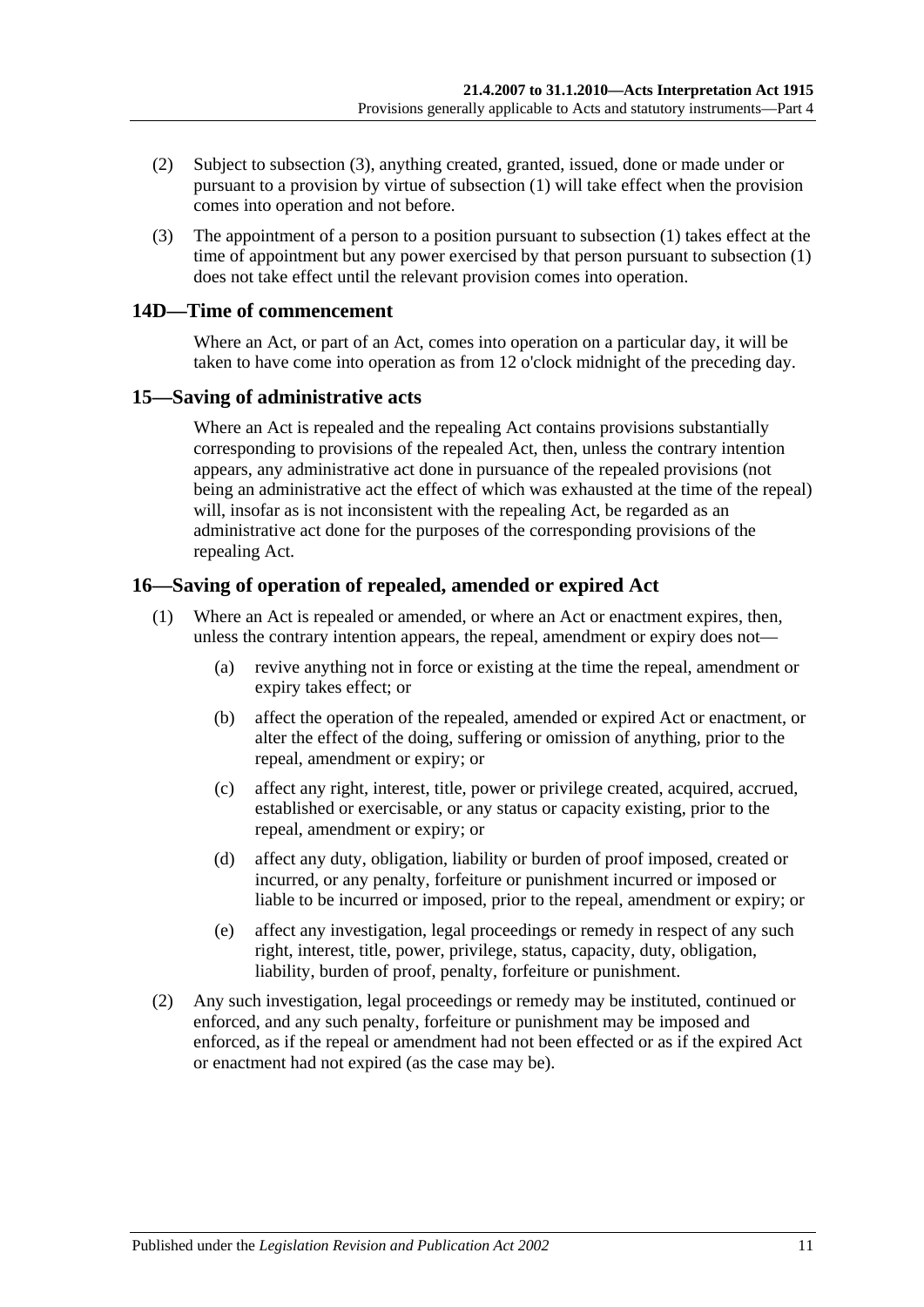- (2a) Where any office, court, tribunal or body would, apart from this section, cease to exist by reason of the repeal, amendment or expiry, then, for the purpose of instituting, continuing or enforcing any such investigation, legal proceeding or remedy, the office, court, tribunal, or body continues in existence (and, if necessary, new appointments may be made to it) as if the repeal or amendment had not been effected, or as if the expired Act or enactment had not expired (as the case may be).
- (3) Any Act or enactment will, notwithstanding its repeal, amendment or expiry, continue in force for the purposes of continuing and completing any act, matter or thing commenced or in progress under that Act or enactment, if there is no substituted Act or enactment adapted to its continuance and completion.
- (4) In this section—

*legal proceeding* includes any proceeding pursuant to an Act, enactment or law whether of a judicial or administrative nature.

#### <span id="page-11-0"></span>**17—Repeal not to revive previously repealed enactments**

Where a repealing enactment is repealed by an Act, there is no revival of any Act or enactment previously repealed unless the contrary intention is expressed.

## <span id="page-11-1"></span>**18—Abrogation of presumption that re-enactment etc constitutes Parliamentary approval of prior interpretation**

The enactment or re-enactment of a provision that has been construed in a particular manner (judicially or otherwise) in this State or elsewhere creates no presumption that Parliament has sanctioned or approved that construction.

#### <span id="page-11-2"></span>**19—Material that forms or does not form part of Act**

- (1) The following form part of an Act, subject to any express provision to the contrary:
	- (a) preambles, schedules, dictionaries and appendices (including their headings);
	- (b) chapter headings, part headings, division headings and subdivision headings;
	- (c) examples, qualifications, exceptions, tables, diagrams, maps and other illustrations (including their headings), except where they form part of a note that does not form part of the Act;
	- (d) punctuation.
- (2) The following do not form part of an Act, subject to any express provision to the contrary:
	- (a) section headings;
	- (b) notes (including their headings);
	- (c) lists of contents.
- (3) In this section—

*appendix* does not include an appendix containing legislative history notes;

*note* means—

- (a) a marginal note; or
- (b) a footnote (whether at the foot of a page or a section or a heading); or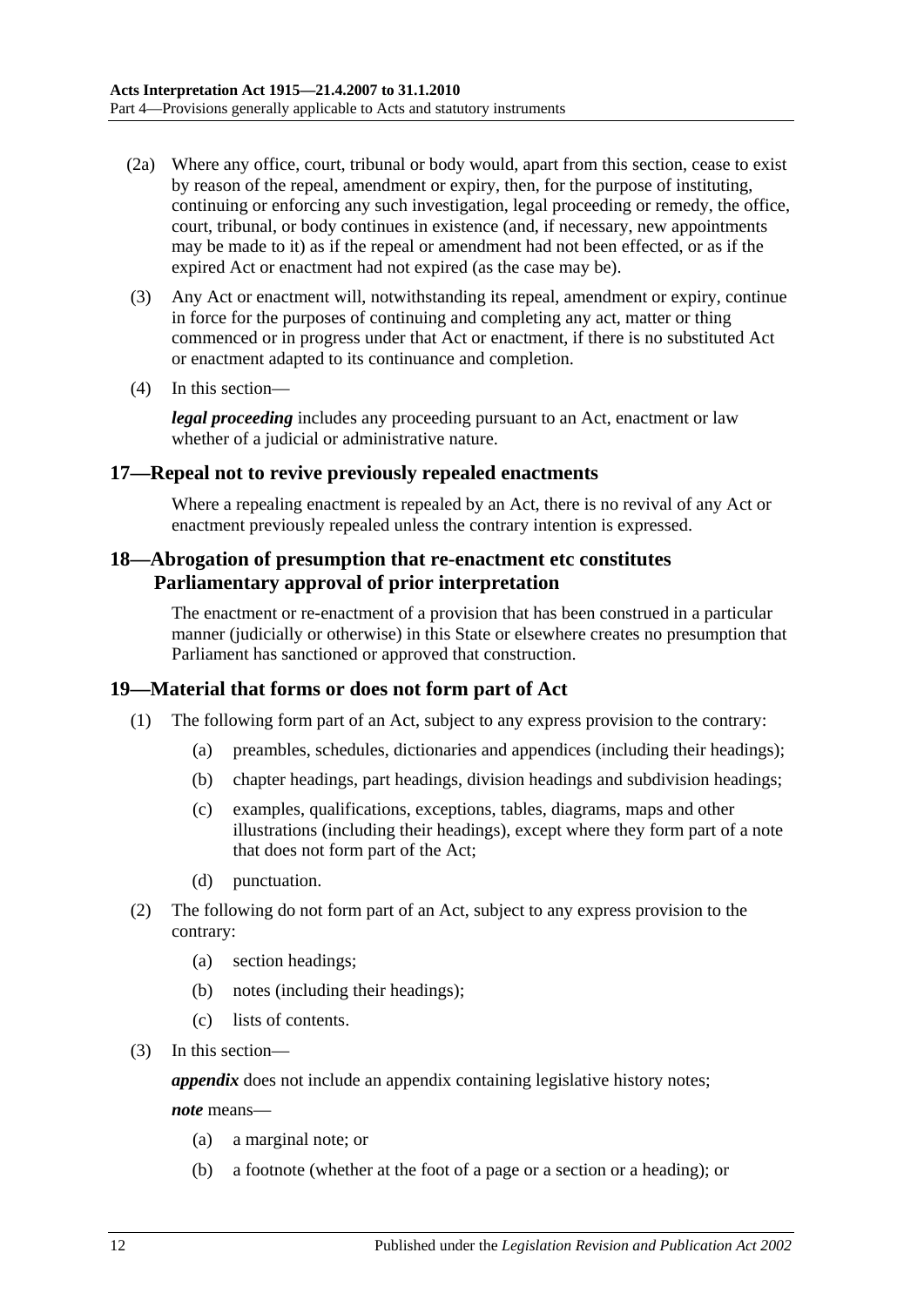(c) any text designated as a note;

*section* has the meaning assigned by [section](#page-8-4) 14A and includes a portion of a section.

#### <span id="page-12-0"></span>**19A—Examples**

If an example forms part of an Act, the example—

- (a) is not exhaustive; and
- (b) may extend, but does not limit, the meaning of the Act or the provision to which it relates.

## <span id="page-12-1"></span>**20—Rules of construction to be applied in determining whether an Act binds the Crown**

- (1) Subject to [subsection](#page-12-3) (2), an Act passed after 20 June 1990 will, unless the contrary intention appears (either expressly or by implication), be taken to bind the Crown, but not so as to impose any criminal liability on the Crown.
- <span id="page-12-3"></span>(2) Where an Act passed after 20 June 1990 amends an Act passed before that date, the question whether the amendment binds the Crown will be determined in accordance with principles applicable to the interpretation of Acts passed before 20 June 1990.
- (3) Where an Act or a provision of an Act (whether passed before or after 20 June 1990) binds the Crown but not so as to impose any criminal liability on the Crown, the Crown's immunity from criminal liability extends (unless the contrary intention is expressed) to an agent of the Crown in respect of an act within the scope of the agent's obligations.
- (4) Where an Act or a provision of an Act (whether passed before or after 20 June 1990) does not bind the Crown, the Crown's immunity extends (unless the contrary intention is expressed) to an agent of the Crown in respect of an act within the scope of the agent's obligations.
- (5) For the purposes of this section—
	- (a) a reference to the Crown extends not only to the Crown in right of this State but also (so far as the legislative power of the State permits) to the Crown in any other capacity;
	- (b) a reference to an agent of the Crown extends to an instrumentality, officer or employee of the Crown or a contractor or other person who carries out functions on behalf of the Crown;
	- (c) an agent acts within the scope of the agent's obligations if the act is reasonably required for carrying out of obligations or functions imposed on, or assigned to, the agent.

## <span id="page-12-2"></span>**21—Act deemed always speaking**

Every Act will be considered as speaking at all times, and every enactment, whether expressed in the present or the future tense, will be applied to the circumstances as they arise, so that effect may be given to each Act and every provision according to its spirit, true intent and meaning.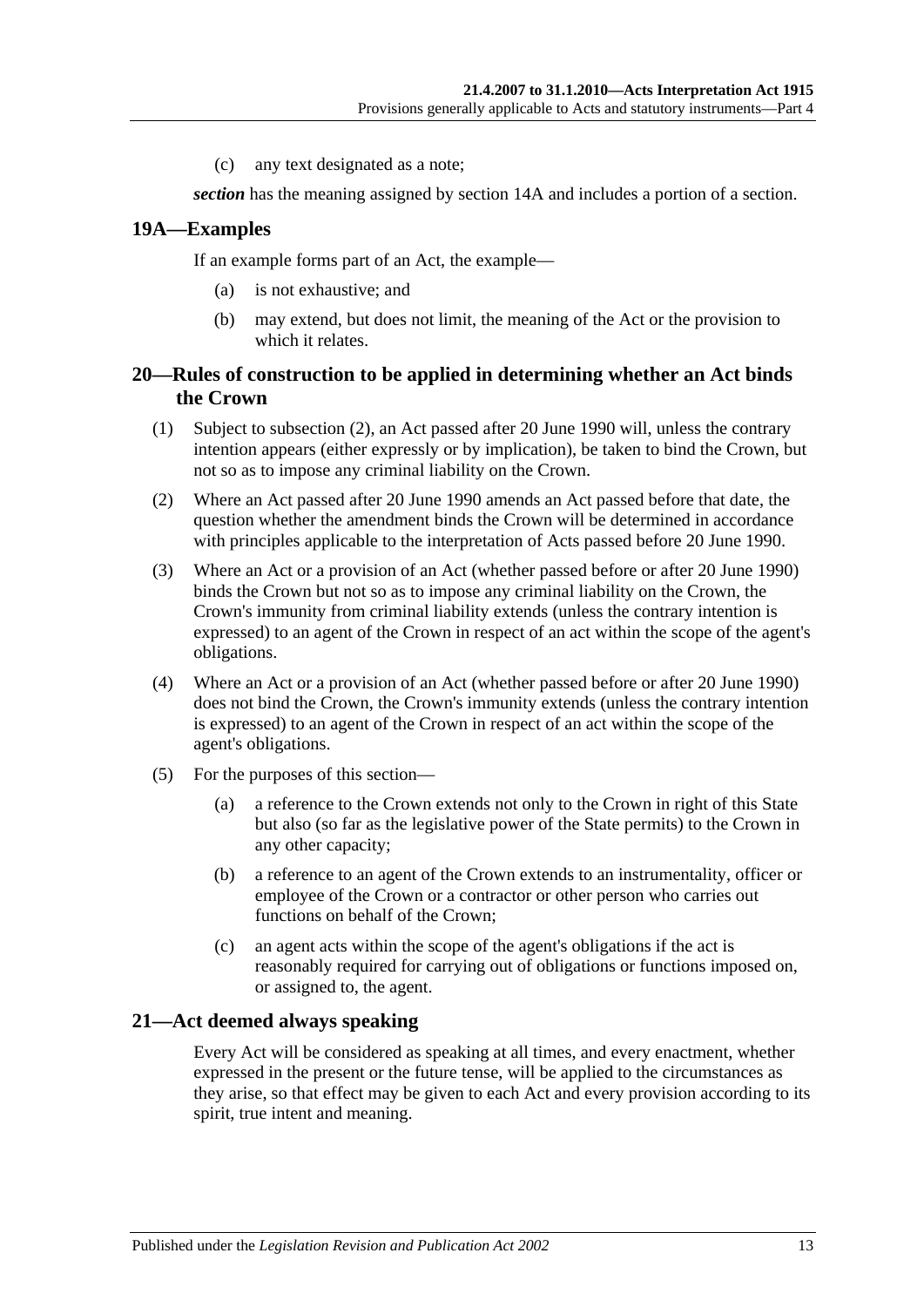## <span id="page-13-0"></span>**22—Construction that would promote purpose or object of an Act to be preferred**

- (1) Subject to [subsection](#page-13-6) (2), where a provision of an Act is reasonably open to more than one construction, a construction that would promote the purpose or object of the Act (whether or not that purpose or object is expressly stated in the Act) must be preferred to a construction that would not promote that purpose or object.
- <span id="page-13-6"></span>(2) This section does not operate to create or extend any criminal liability.

#### <span id="page-13-1"></span>**22A—Construction of Act so as not to exceed power of State**

- (1) Every Act and every provision of an Act will be construed so as not to exceed the legislative power of the State.
- (2) Any Act or provision of an Act which, but for this section, would exceed the power of the State, is nevertheless a valid enactment to the extent to which it does not exceed that power.

## <span id="page-13-2"></span>**22B—Declaration of validity of laws made before Australia Acts**

Each provision of an Act or statutory instrument enacted or made, or purporting to have been enacted or made, before the commencement of the Australia Acts is as valid as it would have been, and has the same effect as it would have had, if the Australia Acts had been in operation at the time of its enactment or making or purported enactment or making.

## <span id="page-13-3"></span>**23—Act to be done by Governor to mean by him with advice of Executive Council**

Where in any Act passed after the first day of January, 1873, the Governor is authorised or required to do any act, matter or thing, it will be taken to mean that the act, matter or thing may or must be done by the Governor with the advice and consent of the Executive Council.

## <span id="page-13-4"></span>**24—When Act or provision deemed to be substituted for another**

For the purposes of this Act and of any other Act, a later Act will be taken to be substituted for an earlier Act, or a provision of a later Act will be taken to be substituted for a provision of an earlier Act, when the earlier Act or provision is repealed or superseded and the later Act deals with the same matter as the Act or provision so repealed or superseded, whether it deals with the matter in the same or some other manner, and whether it deals only with the matter or with other matters also.

#### <span id="page-13-5"></span>**25—Variation of forms**

Whenever forms are prescribed or approved under any Act, forms to the same effect are sufficient provided that deviations from the prescribed or approved forms are not calculated to mislead.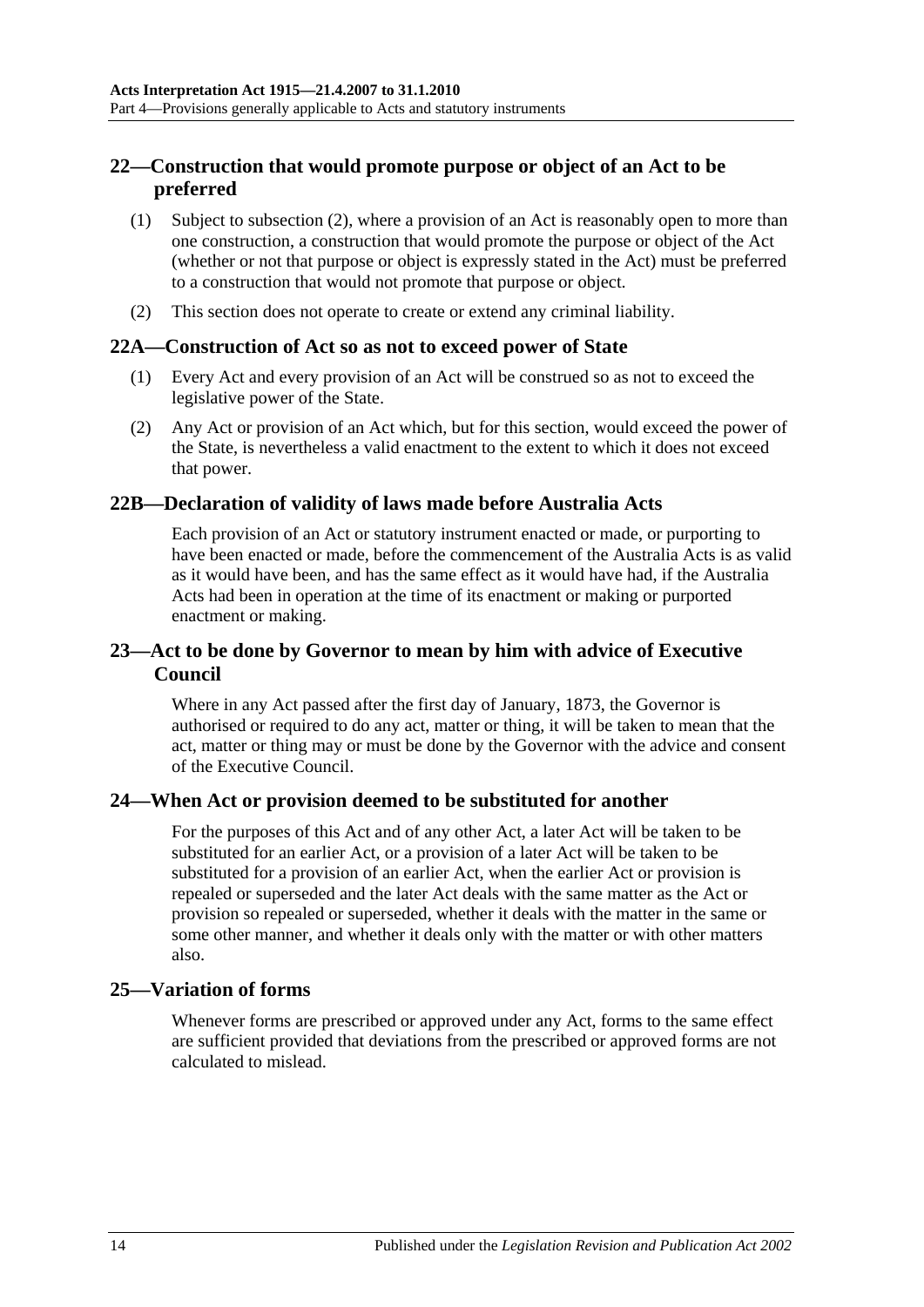## <span id="page-14-0"></span>**26—Words importing masculine gender and singular number to include feminine and plural**

#### In every Act—

- (a) every word of the masculine gender will be construed as including the feminine gender;
- (ab) every word of the feminine gender will be construed as including the masculine gender;
- (b) every word in the singular number will be construed as including the plural number;
- (c) every word in the plural number will be construed as including the singular number;
- (d) every word in either of those genders or numbers will be construed as including a body corporate as well as an individual;
- (e) every phrase consisting of a masculine pronoun and a feminine pronoun joined by the conjunction "or" will, if the antecedent is capable of referring to a body corporate, be construed as applicable to a body corporate as well as a natural person.

## <span id="page-14-1"></span>**27—Provisions as to limitation of time**

- (1) The time prescribed or allowed by any Act for any proceeding, or for the doing of any thing, or for suffering any thing, will be taken not to include the day of the act or event from or after which the time is to be calculated, but to include the day on which the proceeding is to be taken or the thing is to be done or suffered.
- (2) If the time so prescribed or allowed falls or expires on a Saturday or Sunday, or on any public holiday, the time will be extended so as to fall or expire on the day next following the Saturday, Sunday or public holiday that is not itself a Saturday, Sunday or public holiday.
- (3) Where no time is prescribed or allowed within which any thing must be done, the thing must be done with all convenient speed and as often as the prescribed occasion arises.

#### <span id="page-14-2"></span>**27A—Sitting days**

A reference in an Act to a number of sitting days of a House of Parliament is, unless the contrary intention appears, a reference to the number of those days regardless of whether the days or some of the days occur in different sessions of Parliament or in different Parliaments.

## <span id="page-14-3"></span>**28—Measurement of distances**

In the measurement of distance for the purposes of an Act, the distance will, unless the contrary intention appears, be measured in a straight line on a horizontal plane.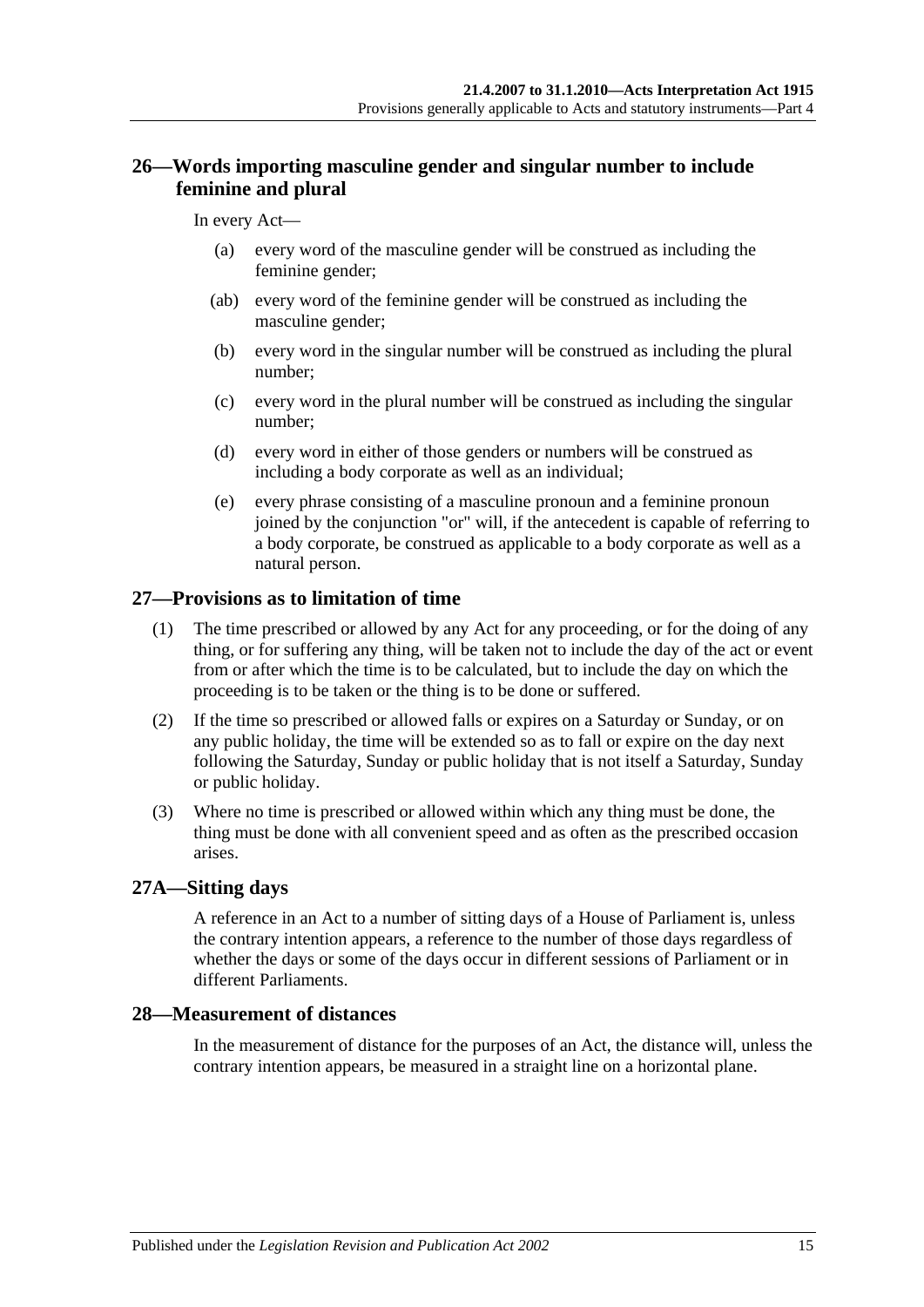## <span id="page-15-0"></span>**28A—Standard scales for penalties and expiation fees**

Unless a contrary intention is indicated in an Act in which an expression in the left hand column below appears, that expression has the meaning appearing opposite it in the right hand column:

| Division 1 imprisonment | a term of imprisonment not exceeding 15 years |
|-------------------------|-----------------------------------------------|
| Division 1 fine         | a fine not exceeding \$60 000                 |
| Division 2 imprisonment | a term of imprisonment not exceeding 10 years |
| Division 2 fine         | a fine not exceeding \$40 000                 |
| Division 3 imprisonment | a term of imprisonment not exceeding 7 years  |
| Division 3 fine         | a fine not exceeding \$30 000                 |
| Division 4 imprisonment | a term of imprisonment not exceeding 4 years  |
| Division 4 fine         | a fine not exceeding \$15 000                 |
| Division 5 imprisonment | a term of imprisonment not exceeding 2 years  |
| Division 5 fine         | a fine not exceeding \$8 000                  |
| Division 6 imprisonment | a term of imprisonment not exceeding 1 year   |
| Division 6 fine         | a fine not exceeding \$4 000                  |
| Division 6 fee          | an expiation fee of \$300                     |
| Division 7 imprisonment | a term of imprisonment not exceeding 6 months |
| Division 7 fine         | a fine not exceeding \$2 000                  |
| Division 7 fee          | an expiation fee of \$200                     |
| Division 8 imprisonment | a term of imprisonment not exceeding 3 months |
| Division 8 fine         | a fine not exceeding \$1 000                  |
| Division 8 fee          | an expiation fee of \$150                     |
| Division 9 fine         | a fine not exceeding \$500                    |
| Division 9 fee          | an expiation fee of \$100                     |
| Division 10 fine        | a fine not exceeding \$200                    |
| Division 10 fee         | an expiation fee of \$75                      |
| Division 11 fine        | a fine not exceeding \$100                    |
| Division 11 fee         | an expiation fee of \$50                      |
| Division 12 fine        | a fine not exceeding \$50                     |
| Division 12 fee         | an expiation fee of \$25.                     |
|                         |                                               |

## <span id="page-15-1"></span>**29—Fines etc to be paid into Treasury**

Whenever any fine, penalty or forfeiture is imposed or made by, or authorised to be imposed or made under, any Act, the Act will be taken to provide that the fine, penalty or forfeiture, when recovered, must be paid to the Treasurer of the State and form part of the General Revenue.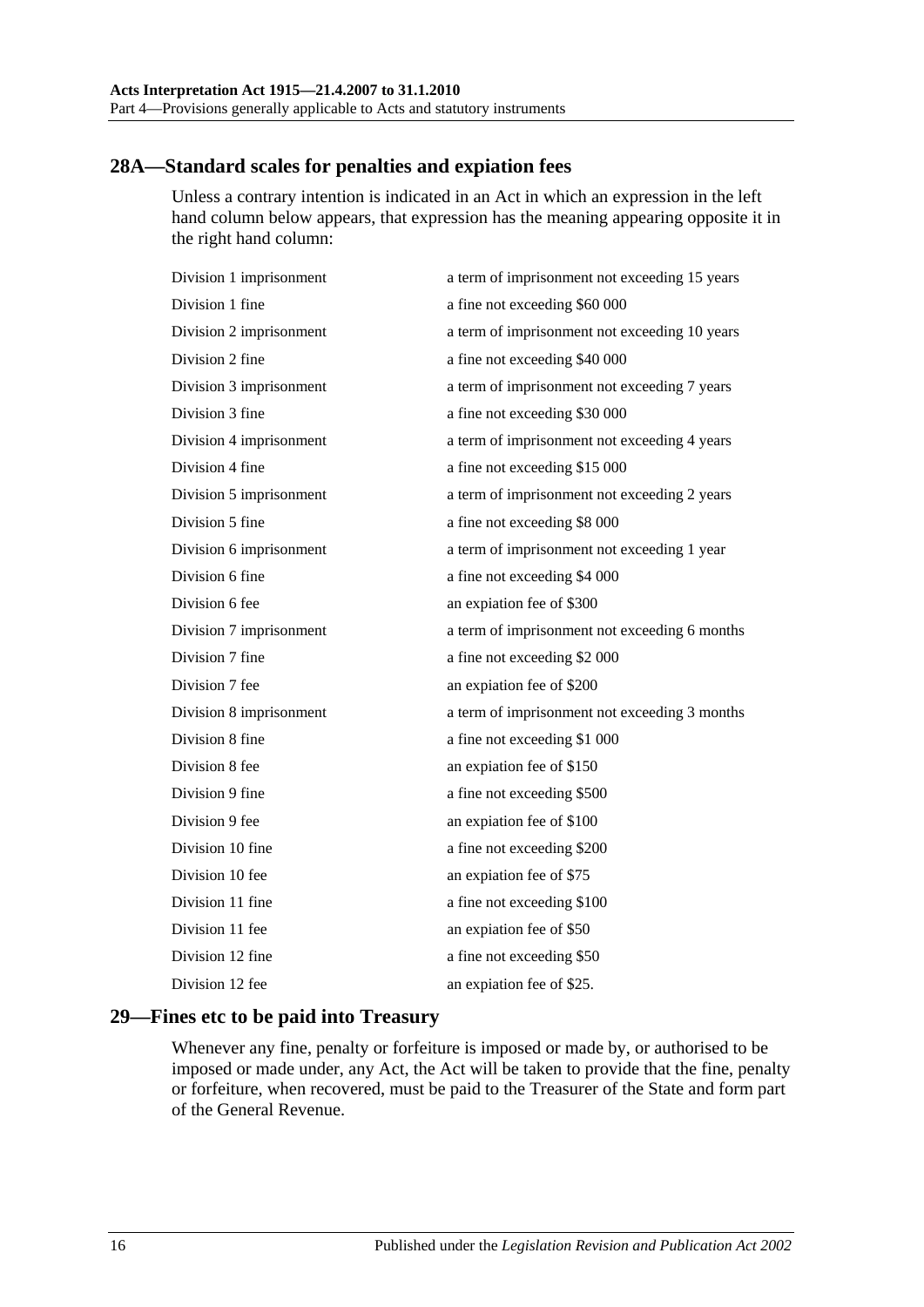## <span id="page-16-0"></span>**30—Penalties**

- (1) A penalty set out at the foot of a section or subsection that contains words creating an offence indicates that the offence is punishable on conviction by a penalty not exceeding the penalty so set out or, where a minimum as well as a maximum penalty is so set out, by a penalty not less than the minimum and not more than the maximum.
- (2) A penalty set out at the foot of a section or subsection that does not contain words creating an offence indicates that contravention of the section or subsection (whether by act or omission) constitutes an offence punishable on conviction by a penalty not exceeding the penalty so set out or, where a minimum as well as a maximum penalty is so set out, by a penalty not less than the minimum and not more than the maximum.
- (3) In this section—

*penalty* includes punishment.

#### <span id="page-16-1"></span>**33—Service by post**

- (1) Where any Act passed after the passing of this Act authorises or requires any document to be served by post (whether the expression "serve", "give", "deliver" or "send", or any other expression is used), then, unless the contrary intention appears, the Act will be taken to provide—
	- (a) that the service is effected by properly addressing, prepaying and posting a letter or packet containing the document; and
	- (b) that, unless the contrary is proved, service will be taken to have been effected at the time at which the letter or packet would be delivered in the ordinary course of post.
- (2) Where any Act authorises or requires any document to be served by certified mail (whether the expression "serve", "give", "deliver" or "send", or any other expression is used) then, unless the contrary intention appears, the Act will be taken to provide that service may be effected by registered post.

## <span id="page-16-2"></span>**34—"May" imports a discretion, "shall" is imperative**

Where, in any Act passed after the first day of January, 1873, the word "may" is used in conferring a power, it implies that the power may be exercised or not, at discretion; and where, in any such Act the word "shall" is used in conferring a power, it implies that the power must be exercised.

## <span id="page-16-3"></span>**35—Words applying to occupant of public office to apply to successive occupants**

Words directing or empowering any Minister of the Crown or any public officer or functionary to do any act or thing, or otherwise applying by reference to his or her office will be construed as applying to the person for the time being acting in the office or discharging the duties of the office.

#### <span id="page-16-4"></span>**36—Power to appoint includes power to remove etc**

Words giving power to appoint to any office or position, or to appoint a deputy, will be taken to include power, exercisable at the discretion of the person in whom the power to appoint is vested—

(a) to suspend or remove any person appointed under that power; or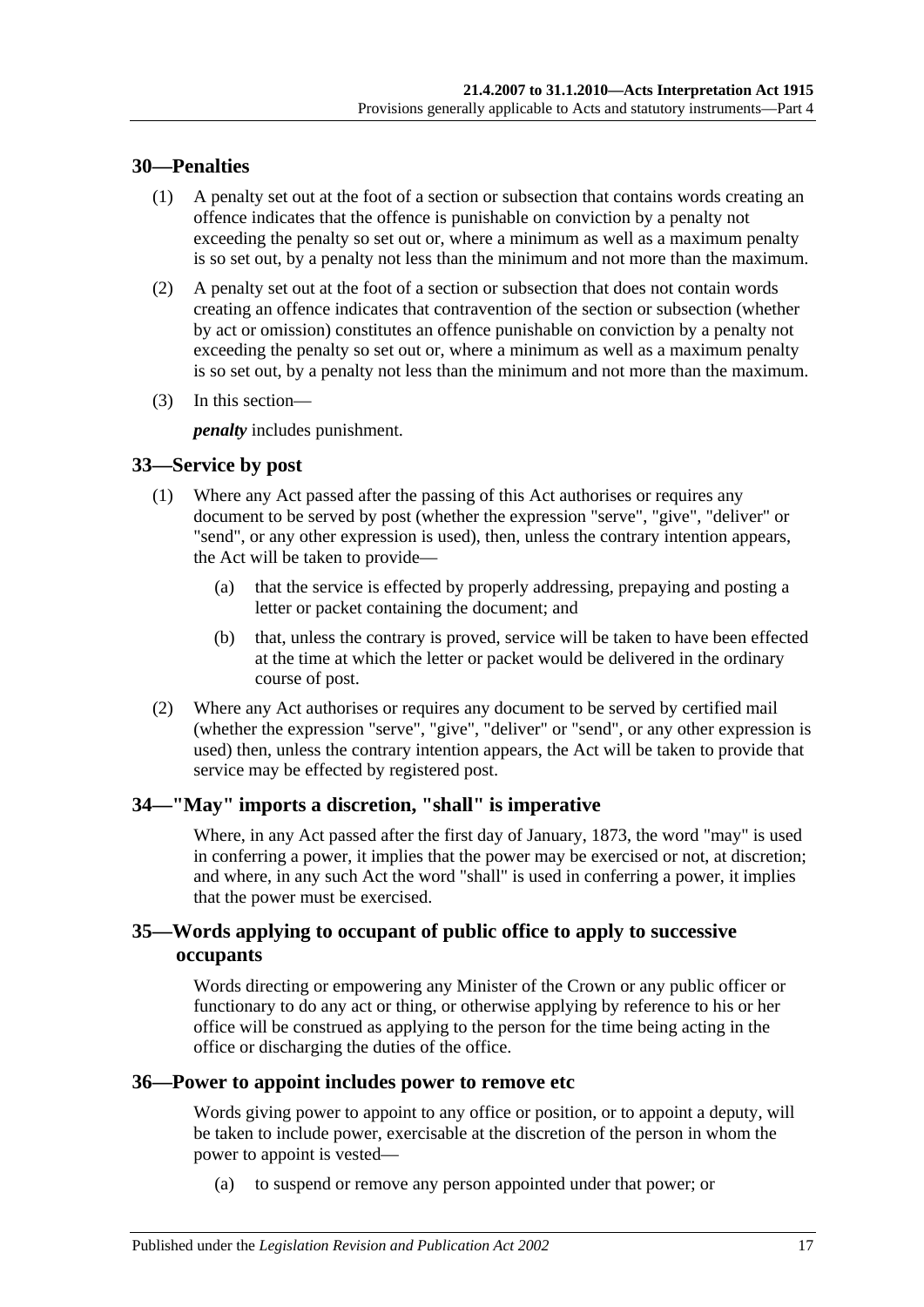- (b) to reinstate or reappoint any person so suspended or removed; or
- (c) to appoint some other person, temporarily or permanently, in the place of a person so suspended or removed; or
- (d) to appoint some other person, temporarily or permanently, to the office or position—
	- (i) where a person previously appointed is, for any reason, unable to carry out the duties of the office or position; or
	- (ii) where the office or position is vacant.

## <span id="page-17-0"></span>**36A—Gender balance in nomination of persons for appointment to statutory bodies**

- (1) This section applies if an Act provides for a member of a body to be appointed by the Governor or a Minister on the nomination of a non-government entity.
- (2) If the Act provides for the non-government entity to nominate a panel of persons from which the Governor or Minister is to select a person for appointment, the Act will be taken to provide that the panel—
	- (a) must include at least 1 woman and 1 man; and
	- (b) must, as far as practicable, be comprised of equal numbers of women and men.
- (3) If the Act does not provide for the non-government entity to nominate a panel of persons from which the Governor or Minister is to select a person for appointment, the Act will be taken to provide that-
	- (a) the non-government entity must nominate a panel of persons comprised of not less than twice the number of members of the body to be appointed on the nomination of the entity plus one; and
	- (b) the panel—
		- (i) must include at least 1 woman and 1 man; and
		- (ii) must, as far as practicable, be comprised of equal numbers of women and men; and
	- (c) the Governor or Minister must select the person for appointment from the panel.
- (4) This section does not derogate from the need to properly assess merit in selecting persons for appointment.
- (5) In this section—

*non-government entity* means a person or body other than an officer, agency or instrumentality (including a Minister) of the Crown in right of the State or the Commonwealth or another State or a Territory of the Commonwealth.

#### <span id="page-17-1"></span>**37—Powers may be exercised from time to time**

A power given by any Act to do any act or thing (including the making of an appointment), or to submit to any act or thing, is capable of being exercised from time to time, as occasion requires, unless the context, or the nature of the act or thing, indicates a contrary intention.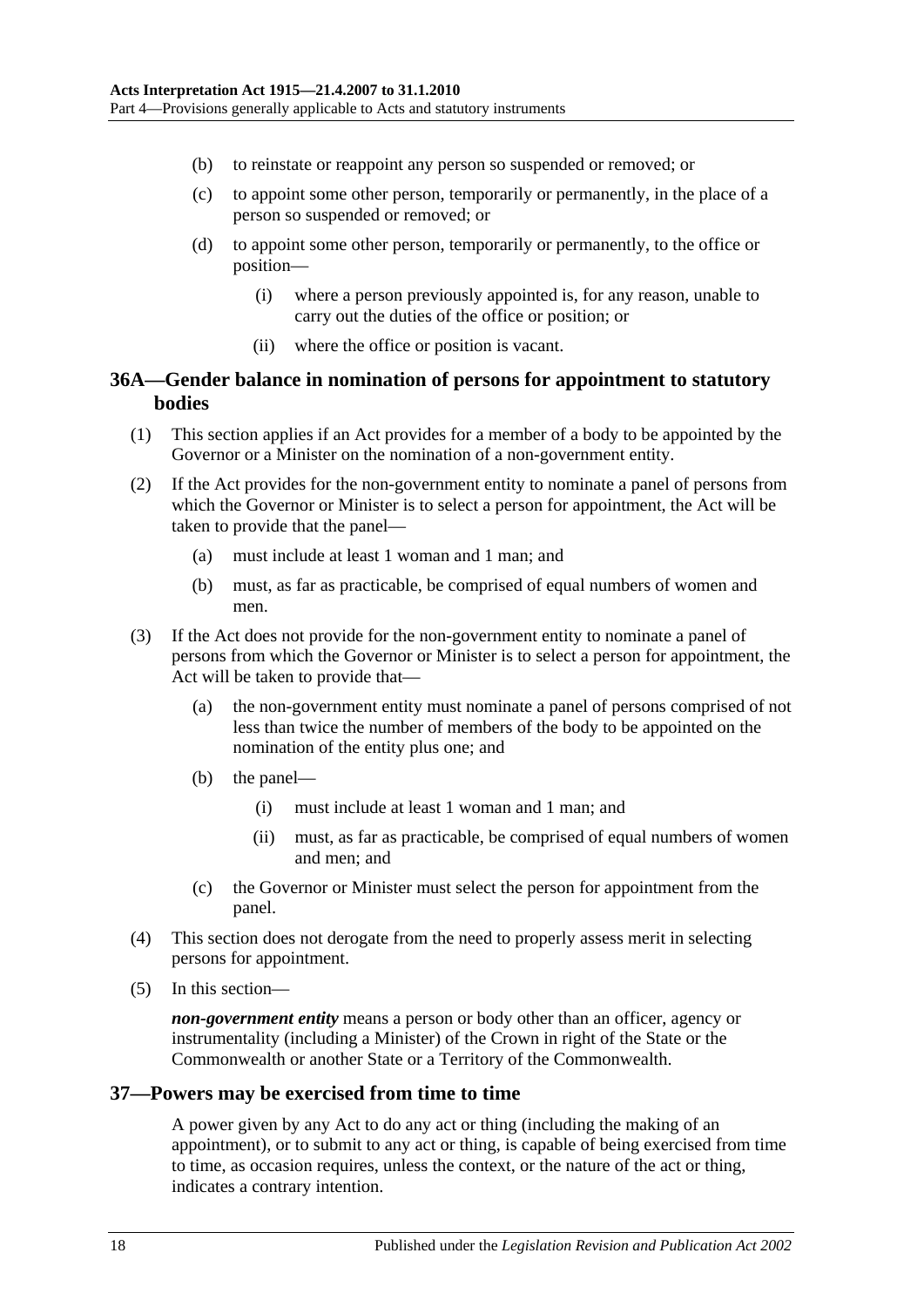## <span id="page-18-0"></span>**37A—Manner in which certain powers and functions may be exercised by a delegate**

Where under an Act the exercise of a power or function by a person is dependent upon his or her state of mind, opinion or belief in relation to a particular matter—

- (a) the power or function is not incapable of delegation by reason of the fact that it is so dependent; and
- (b) if the power or function is lawfully delegated, it may be exercised by the delegate upon the basis of his or her own state of mind, opinion or belief in relation to the matter.

## <span id="page-18-1"></span>**39—Variation, revocation and expiration of regulations, rules or by-laws**

- (1) A power in an Act to make regulations, rules or by-laws includes power to vary or revoke the regulations, rules or by-laws.
- (2) The power to vary or revoke is exercisable in the same way, and subject to the same conditions, as the power to make the regulations, rules or by-laws.
- (3) Regulations, rules and by-laws may include a provision specifying a day on which the regulations, rules or by-laws expire.

#### <span id="page-18-2"></span>**40—Prescribing matters by reference to other instruments**

Where an Act authorises or requires provision to be made for or in relation to a matter by regulations, rules or by-laws, the regulations, rules or by-laws may, unless the contrary intention appears, make such provision by applying, adopting or incorporating, with or without modification—

- (a) the provisions of any Act, or of any statutory instrument, as in force from time to time or as in force at a specified time; or
- (b) any material contained in any other instrument or writing as in force or existing when the regulations, rules or by-laws take effect or as in force or existing at a specified prior time.

#### <span id="page-18-3"></span>**42—Who may proceed for recovery of penalties**

Any person may sue for, or take proceedings to recover, and may recover any fine, penalty, or forfeiture imposed by, or authorised to be imposed or awarded under, any Act, unless the right to sue or take proceedings is vested by the Act in a particular officer or person.

#### <span id="page-18-4"></span>**44—Interpretation of references to summary proceedings**

- (1) Where it is provided in any Act that proceedings for offences are to be dealt with, or disposed of, summarily or before a special magistrate or one or more justices, those offences will be dealt with under the *[Summary Procedure Act](http://www.legislation.sa.gov.au/index.aspx?action=legref&type=act&legtitle=Summary%20Procedure%20Act%201921) 1921* as summary offences.
- (2) Where it is provided in any Act that a pecuniary sum may be recovered summarily or before or on the award of a special magistrate or one or more justices, that sum may be recovered on complaint in proceedings under the *[Summary Procedure Act](http://www.legislation.sa.gov.au/index.aspx?action=legref&type=act&legtitle=Summary%20Procedure%20Act%201921) 1921* and an order for payment made in any such proceedings is enforceable as if it were a fine.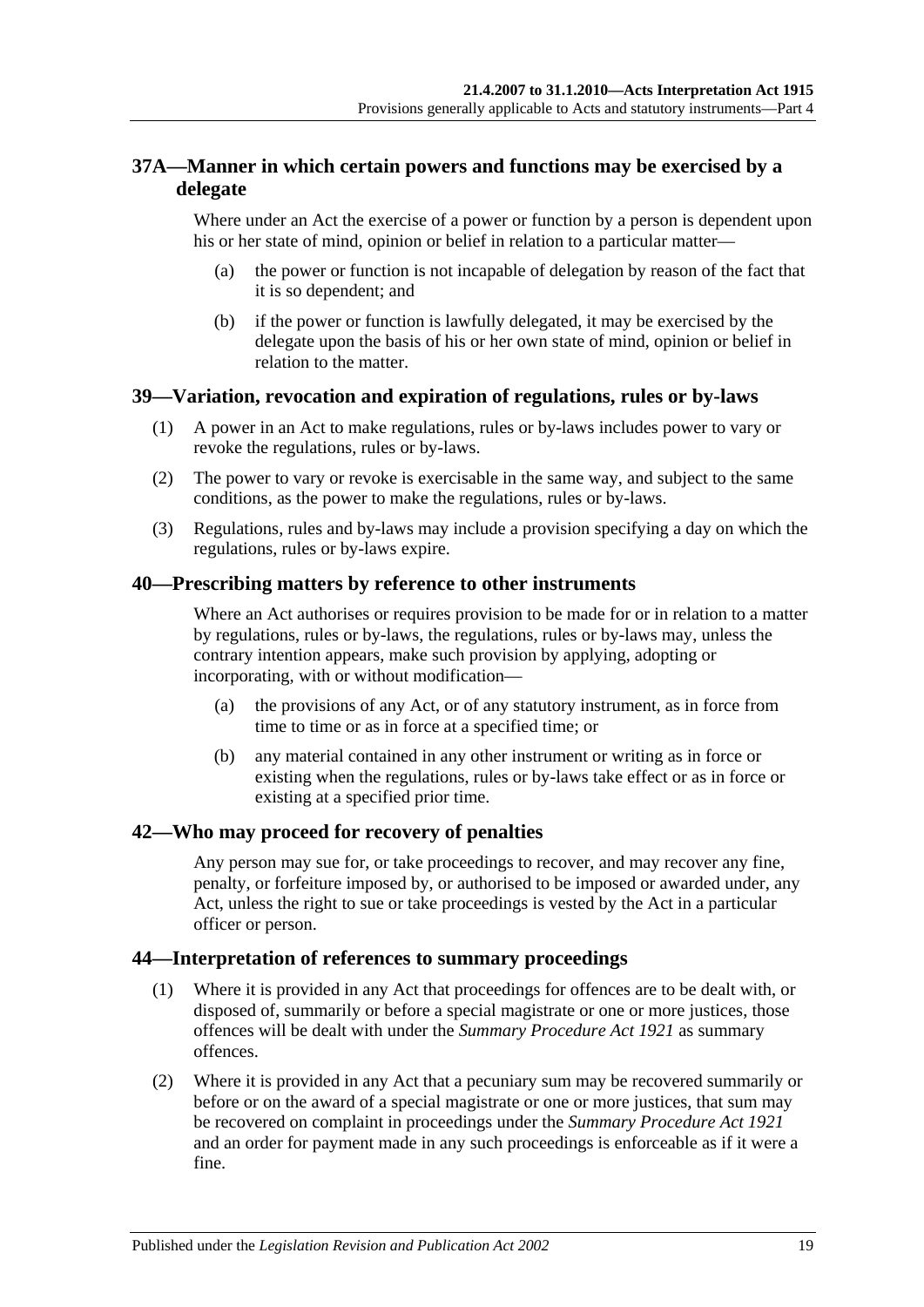#### <span id="page-19-0"></span>**45—Rounding down of monetary amounts**

An enactment providing for the calculation and payment of a tax, fee, charge, or other amount must be construed as if it provided that the calculated amount, if not an exact multiple of 5 cents, is to be rounded down to the highest multiple of 5 cents that is less than that amount.

#### <span id="page-19-1"></span>**50—Offences punishable under more than one law**

Where any act or omission constitutes an offence under two or more Acts, or both under an Act or Acts and at common law, the offender will, unless the contrary intention appears, be liable to be prosecuted and punished under either or any of those Acts or at common law, but is not liable to be punished twice for the same offence.

#### <span id="page-19-2"></span>**51—Production of records kept by computer or other process**

If a person who keeps information by computer or other process is required under an Act—

- (a) to produce the information or a document containing the information to a body or person; or
- (b) to make the information or a document containing the information available for inspection by a body or person,

then, unless the body or person otherwise directs—

- (c) the requirement obliges the person to produce or make available for inspection, as the case may be, a document that reproduces the information in a form capable of being understood by the body or person; and
- (d) the production to the body or person of the document in that form complies with the requirement.

#### <span id="page-19-3"></span>**52—Bodies corporate and signing or execution of documents**

If an Act requires or authorises a document to be signed or executed by a person and the person is a body corporate, the Act will be taken to require or authorise the affixing of the common seal of the body to the document, or the signing of the document on behalf of the body, in accordance with the Act (whether or not of this State) under which the body is incorporated.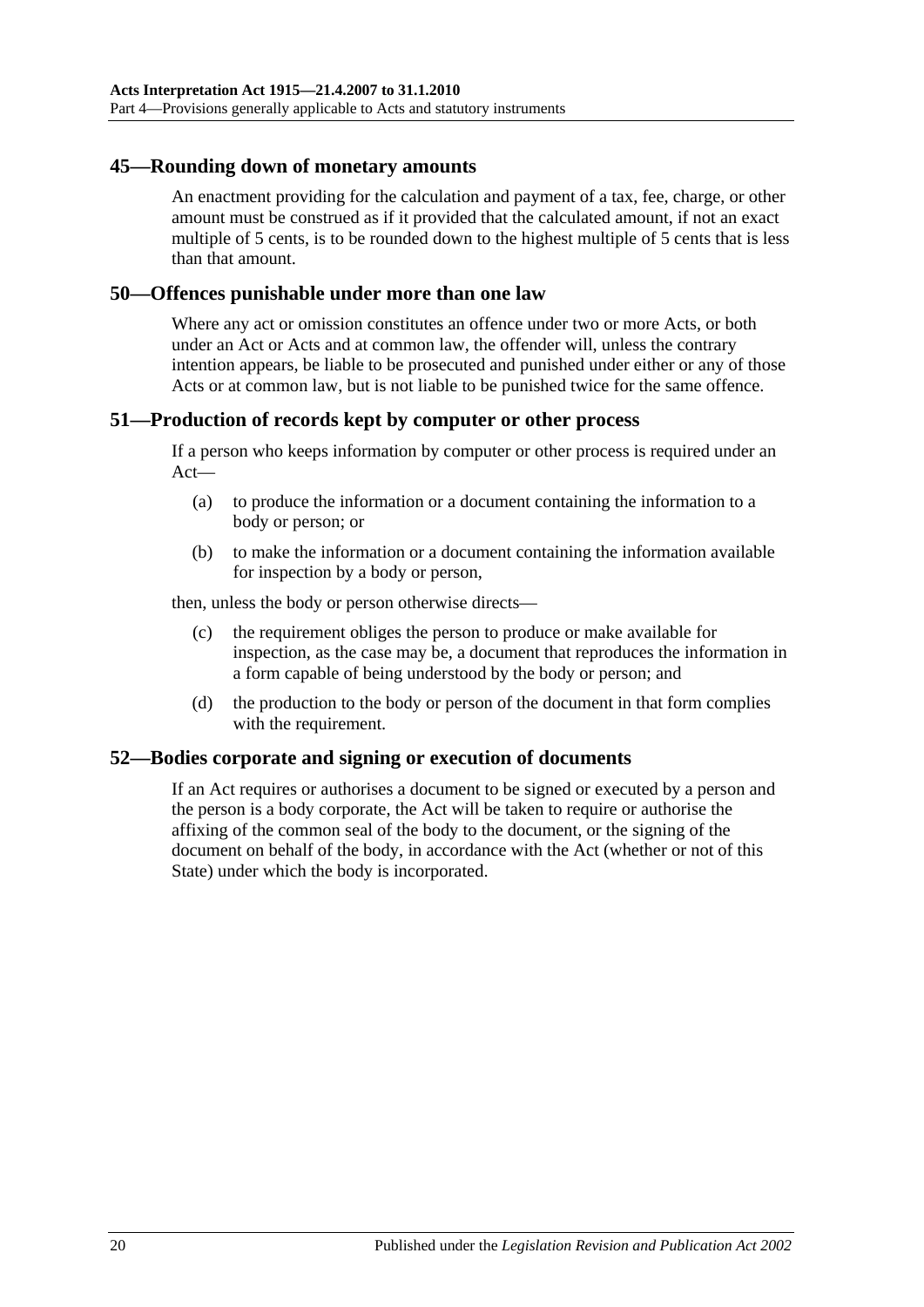## <span id="page-20-0"></span>**Legislative history**

## **Notes**

- Amendments of this version that are uncommenced are not incorporated into the text.
- Please note—References in the legislation to other legislation or instruments or to titles of bodies or offices are not automatically updated as part of the program for the revision and publication of legislation and therefore may be obsolete.
- Earlier versions of this Act (historical versions) are listed at the end of the legislative history.
- For further information relating to the Act and subordinate legislation made under the Act see the Index of South Australian Statutes or www.legislation.sa.gov.au.

## **Legislation repealed by principal Act**

The *Acts Interpretation Act 1915* repealed the following:

*Language of Acts Amendment Act 1900*

## **Legislation amended by principal Act**

The *Acts Interpretation Act 1915* amended the following:

An Act for shortening and explaining the Language used in Acts of Parliament, and for other purposes (No 9 of 1872)

## **Principal Act and amendments**

| New entries appear in bold. |  |  |
|-----------------------------|--|--|
|                             |  |  |

| Year | No.  | Title                                                                                         | Assent     | Commencement                                           |
|------|------|-----------------------------------------------------------------------------------------------|------------|--------------------------------------------------------|
| 1915 |      | 1215 Acts Interpretation Act 1915                                                             | 16.12.1915 | 16.12.1915                                             |
| 1923 |      | 1564 Acts Interpretation Act Amendment<br>Act 1923 repealed by 2253/1935                      | 14.11.1923 | repealed by 2253/1935 without coming<br>into operation |
| 1935 | 2253 | Supreme Court Act 1935                                                                        | 21.12.1935 | 1.11.1937 (Gazette 25.3.1937 p646)                     |
| 1936 | 2293 | <b>Statute Law Revision Act 1936</b>                                                          | 8.10.1936  | 8.10.1936                                              |
| 1945 | 10   | <b>Acts Interpretation Act Amendment</b><br>Act 1945                                          | 15.11.1945 | 15.11.1945                                             |
| 1949 | 58   | <b>Acts Interpretation Act Amendment</b><br>Act 1949                                          | 8.12.1949  | 8.12.1949                                              |
| 1957 | 23   | <b>Acts Interpretation Act Amendment</b><br>Act 1957                                          | 31.10.1957 | 31.10.1957                                             |
| 1971 | 74   | Statutes Amendment (Administration 11.11.1971<br>of Acts and Acts Interpretation)<br>Act 1971 |            | 11.11.1971                                             |
| 1972 | 118  | <b>Acts Interpretation Act Amendment</b><br>Act 1972                                          | 30.11.1972 | 14.12.1972 (Gazette 14.12.1972 p2630)                  |
| 1975 | 102  | <b>Acts Interpretation Act Amendment</b><br>Act 1975                                          | 20.11.1975 | 20.11.1975                                             |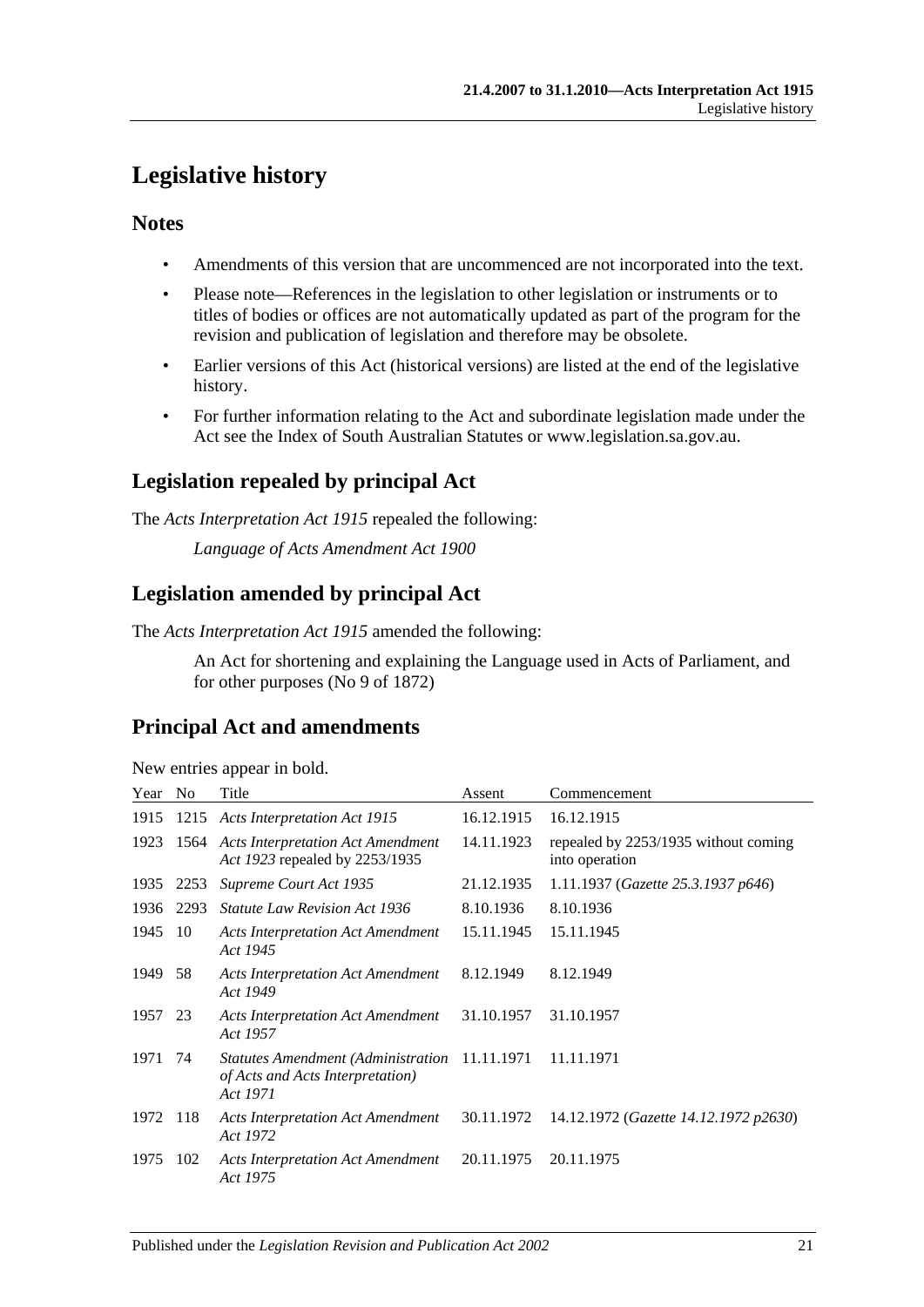#### **Acts Interpretation Act 1915—21.4.2007 to 31.1.2010** Legislative history

| 1978 3  |     | Subordinate Legislation Act 1978                                              | 23.2.1978  | 1.6.1978 (Gazette 11.5.1978 p1652)                                                             |
|---------|-----|-------------------------------------------------------------------------------|------------|------------------------------------------------------------------------------------------------|
| 1981    | 107 | Criminal Law Consolidation Act<br>Amendment Act 1981                          | 23.12.1981 | 11.2.1982 (Gazette 11.2.1982 p361)                                                             |
| 1983    | 41  | <b>Acts Interpretation Act Amendment</b><br>Act 1983                          | 16.6.1983  | 1.7.1983 (Gazette 30.6.1983 p1754)                                                             |
| 1984    | 56  | Statutes Amendment (Oaths and<br>Affirmations) Act 1984                       | 24.5.1984  | 1.7.1984 (Gazette 28.6.1984 p1897)                                                             |
| 1986    | 13  | <b>Acts Interpretation Act Amendment</b><br>Act 1986                          | 20.3.1986  | 20.3.1986                                                                                      |
| 1988    | 6   | <b>Acts Interpretation Act Amendment</b><br>Act 1988                          | 10.3.1988  | 10.3.1988                                                                                      |
| 1988    | - 8 | <b>Acts Interpretation Act Amendment</b><br>Act (No. 2) 1988                  | 10.3.1988  | 5.5.1988 (Gazette 5.5.1988 p1115)                                                              |
| 1988    | 51  | <b>Statutes Amendment and Repeal</b><br>(Sentencing) Act 1988                 | 5.5.1988   | ss 3 & 4-8.9.1988 (Gazette 8.9.1988)<br>p994); ss 5 & 6-1.1.1989 (Gazette<br>15.12.1988 p2009) |
| 1988 55 |     | <b>Acts Interpretation Act Amendment</b><br>Act (No. 3) 1988                  | 8.9.1988   | 8.9.1988                                                                                       |
| 1990    | 56  | <b>Acts Interpretation Act Amendment</b><br>Act 1990                          | 22.11.1990 | 22.11.1990                                                                                     |
| 1991    | 69  | <b>Statutes Repeal and Amendment</b><br>(Courts) Act 1991                     | 12.12.1991 | 6.7.1992 (Gazette 2.7.1992 p209)                                                               |
| 1992 8  |     | <b>Acts Interpretation (Crown</b><br>Prerogative) Amendment Act 1992          | 16.4.1992  | 16.4.1992                                                                                      |
| 1992    | 14  | <b>Acts Interpretation (Commencement)</b><br>Amendment Act 1992               | 16.4.1992  | 16.4.1992                                                                                      |
| 1992    | 70  | Acts Interpretation (Australia Acts)<br>Amendment Act 1992                    | 19.11.1992 | 3.3.1986, 5.00 a.m. Greenwich Mean<br>Time: s 2                                                |
| 1992    | 72  | <b>Expiation of Offences (Divisional</b><br>Fees) Amendment Act 1992          | 19.11.1992 | Sch-1.3.1993 (Gazette 18.2.1993 p596)                                                          |
| 1994    | - 1 | <b>Acts Interpretation (Commencement</b><br>Proclamations) Amendment Act 1994 | 28.2.1994  | 28.2.1994                                                                                      |
| 1994    | 15  | <b>Acts Interpretation (Monetary</b><br>Amounts) Amendment Act 1994           | 12.5.1994  | 12.5.1994                                                                                      |
| 1994    | 92  | Native Title (South Australia)<br>Act 1994                                    | 15.12.1994 | Sch-15.12.1994 (Gazette 15.12.1994<br>p2129)                                                   |
| 1996 34 |     | <b>Statutes Amendment and Repeal</b><br>(Common Expiation Scheme) Act 1996    | 2.5.1996   | Sch (cl 1)-3.2.1997 (Gazette 19.12.1996<br>p1923)                                              |
| 1997    | 30  | <b>Statutes Amendment (References to</b><br>Banks) Act 1997                   | 12.6.1997  | Pt 2 (s 4)-3.7.1997 (Gazette 3.7.1997<br>p4)                                                   |
| 1998 55 |     | Police Act 1998                                                               | 3.9.1998   | Sch 3 (cl 1)-1.7.1999 (Gazette<br>30.6.1999 p3310)                                             |
| 1998    | 59  | <b>Statutes Amendment</b><br>(Attorney-General's Portfolio)<br>Act 1998       | 3.9.1998   | Pt 2 (s 4)–10.3.1988: s 2(2)                                                                   |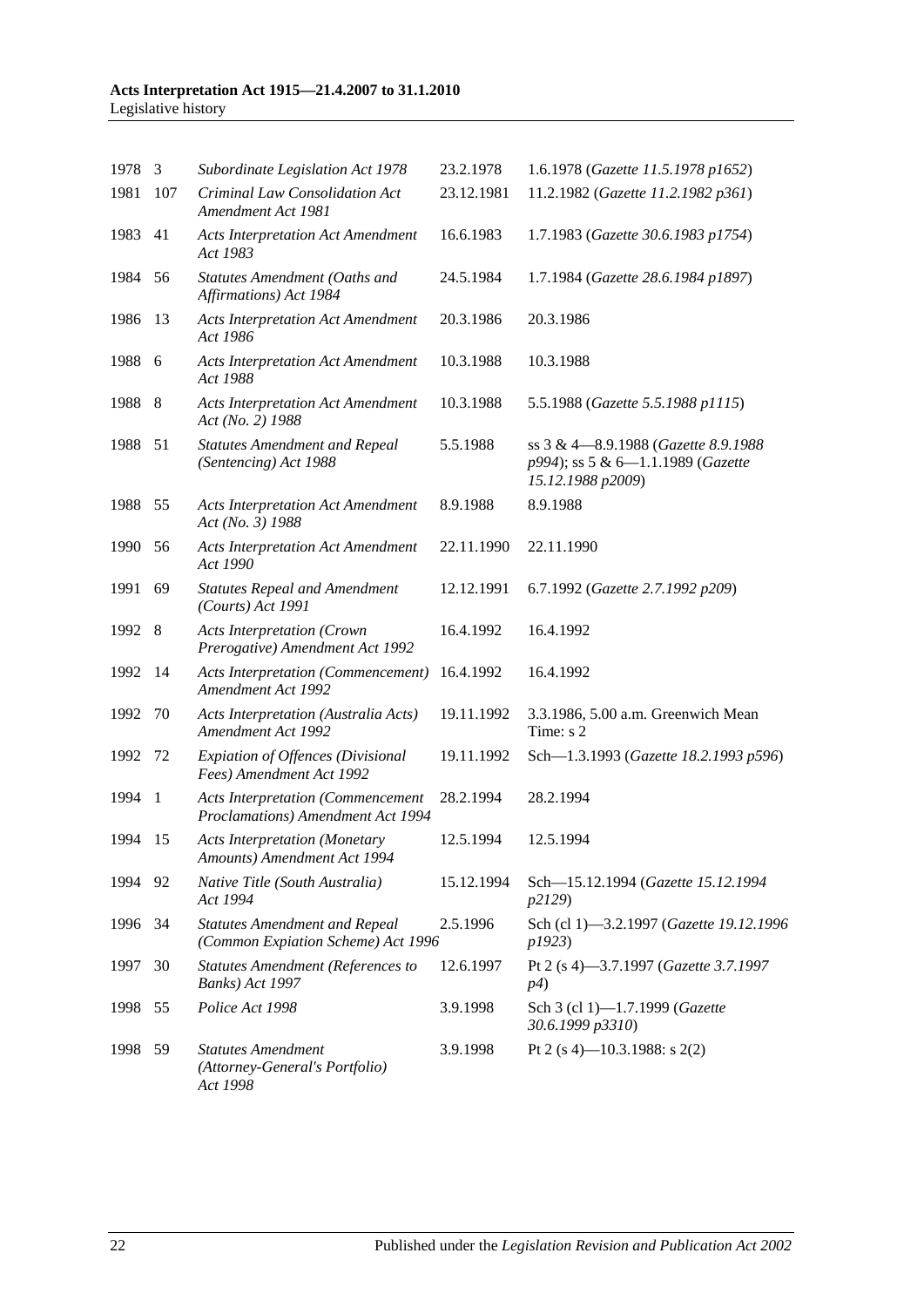| 1999 | 33  | <b>Financial Sector Reform (South</b><br>Australia) Act 1999            | 17.6.1999  | Sch (item $2$ )—1.7.1999 being the date<br>specified under $s \, 3(16)$ of the <i>Financial</i><br>Sector Reform (Amendments and<br>Transitional Provisions) Act (No. 1) 1999<br>of the Commonwealth as the transfer date<br>for the purposes of that Act: $s$ 2(2) |
|------|-----|-------------------------------------------------------------------------|------------|---------------------------------------------------------------------------------------------------------------------------------------------------------------------------------------------------------------------------------------------------------------------|
| 2002 | -33 | <b>Statutes Amendment</b><br>(Attorney-General's Portfolio)<br>Act 2002 | 28.11.2002 | Pt 2 (s 4)-3.3.2003 (Gazette 27.2.2003<br><i>p807</i> )                                                                                                                                                                                                             |
| 2005 | -7  | Acts Interpretation (Gender Balance) 21.4.2005<br>Amendment Act 2005    |            | 21.7.2005 (Gazette 21.7.2005 p2465)                                                                                                                                                                                                                                 |
|      |     |                                                                         |            |                                                                                                                                                                                                                                                                     |
| 2005 | -13 | <b>Acts Interpretation (Miscellaneous)</b><br><b>Amendment Act 2005</b> | 21.4.2005  | Pt 2 (ss $4-16$ and new s 52 (as inserted<br>by s 17) -3.10.2005 (Gazette 29.9.2005<br>$p3547$ ; new s 51 (as inserted by<br>s 17)-21.4.2007 (s 7(5) Acts<br><b>Interpretation Act 1915)</b>                                                                        |
| 2005 | 56  | Justices of the Peace Act 2005                                          | 17.11.2005 | Sch 2 (cll $2 \& 3$ )-1.7.2006 ( <i>Gazette</i><br>22.6.2006 p2012)                                                                                                                                                                                                 |
| 2006 | 44  | <b>Statutes Amendment (Justice</b><br>Portfolio) Act 2006               | 14.12.2006 | Pt 2 (s 4)—18.1.2007 ( <i>Gazette 18.1.2007</i><br><i>p</i> 234)                                                                                                                                                                                                    |

## **Provisions amended since 3 February 1976**

- Legislative history prior to 3 February 1976 appears in marginal notes and footnotes included in the consolidation of this Act contained in Volume 1 of The Public General Acts of South Australia 1837-1975 at page 55.
- Certain textual alterations were made to this Act by the Commissioner of Statute Revision when preparing the reprint of the Act that incorporated all amendments in force as at 8 May 1987. A Schedule of these alterations was laid before Parliament on 6 August 1987.

New entries appear in bold.

Entries that relate to provisions that have been deleted appear in italics.

| Provision      | How varied                                        | Commencement |
|----------------|---------------------------------------------------|--------------|
| Pt 1           | heading inserted by 41/1983 s 3                   | 1.7.1983     |
| s <sub>2</sub> | deleted by $13/1986$ (Sch)                        | 20.3.1986    |
|                | heading preceding $s \, 3$ deleted by 41/1983 s 4 | 1.7.1983     |
| s <sub>3</sub> | substituted by $41/1983$ s 4                      | 1.7.1983     |
|                | deleted by $13/1986$ (Sch)                        | 20.3.1986    |
| s3A            | inserted by $41/1983$ s 4                         | 1.7.1983     |
|                | heading preceding s 4 deleted by 13/1986 (Sch)    | 20.3.1986    |
| s <sub>4</sub> |                                                   |              |
| s(4(1))        | s 4 amended by $41/1983$ s $5(a)$                 | 1.7.1983     |
|                | s 4 redesignated as $s$ 4(1) by 30/1997 s 4(b)    | 3.7.1997     |
| Act            | substituted by 13/1986 (Sch)                      | 20.3.1986    |
| ADI            | inserted by $33/1999$ Sch (item 2(a))             | 1.7.1999     |
|                |                                                   |              |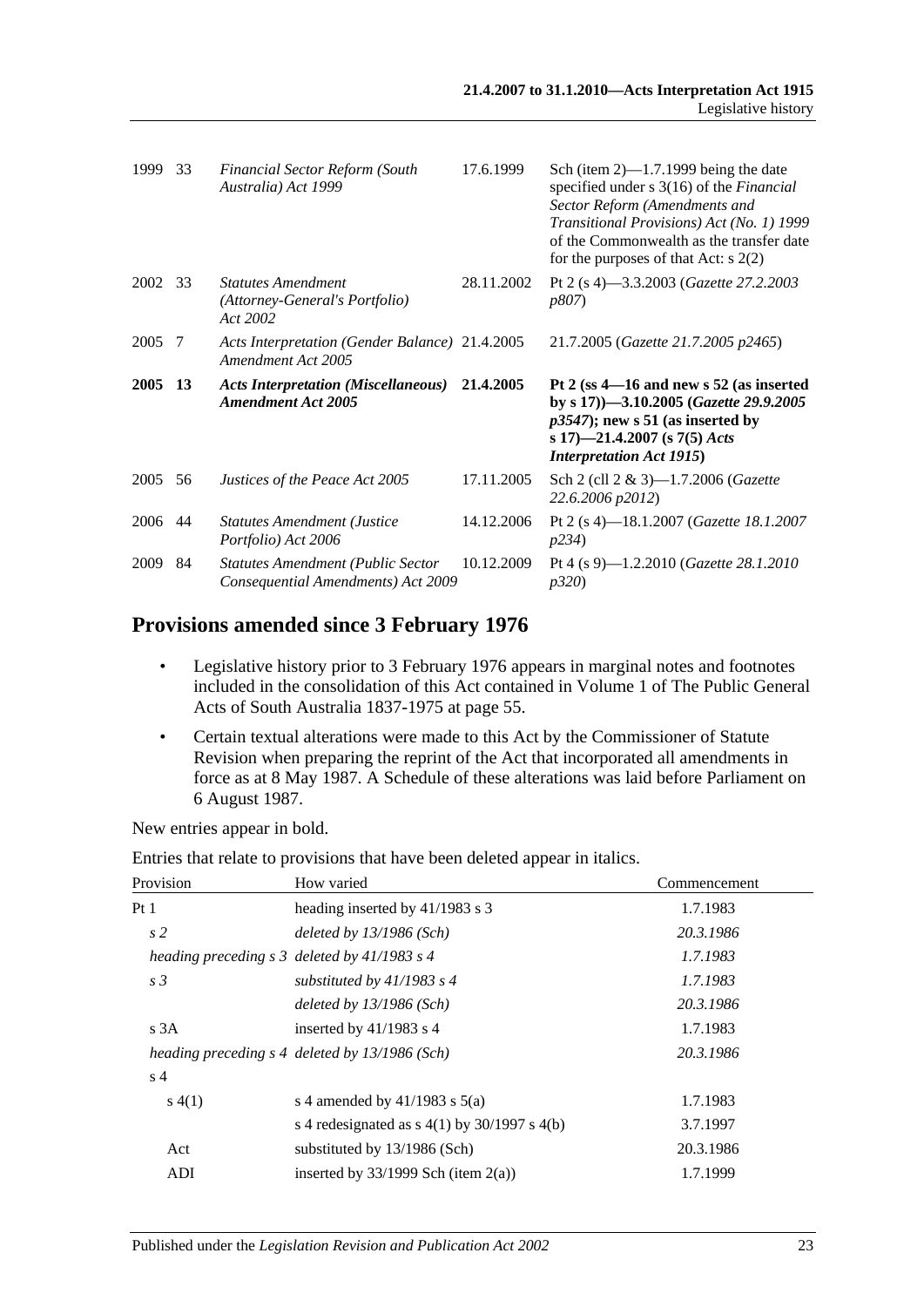| AS or Australian<br>Standard or<br>AS/NZS or<br>Australian/New<br>Zealand Standard | inserted by $13/2005$ s $4(1)$                        | 3.10.2005  |
|------------------------------------------------------------------------------------|-------------------------------------------------------|------------|
| Australia Acts                                                                     | inserted by 70/1992 s 3                               | 3.3.1986   |
| Australian citizen                                                                 | amended by 13/1986 (Sch)                              | 20.3.1986  |
| bank                                                                               | inserted by $30/1997$ s $4(a)$                        | 3.7.1997   |
|                                                                                    | substituted by 33/1999 Sch (item 2(b))                | 1.7.1999   |
| bank cheque or                                                                     | inserted by $33/1999$ Sch (item 2(b))                 | 1.7.1999   |
| banker's cheque                                                                    |                                                       |            |
|                                                                                    | Banking Act (Cwth)inserted by 33/1999 Sch (item 2(c)) | 1.7.1999   |
| building society                                                                   | inserted by $33/1999$ Sch (item $2(c)$ )              | 1.7.1999   |
| <b>British possession</b>                                                          | deleted by $13/1986$ (Sch)                            | 20.3.1986  |
| $by$ -law                                                                          | deleted by $41/1983$ s $5(b)$                         | 1.7.1983   |
| commencement of<br>this Act, passing of<br>this Act                                | deleted by $41/1983$ s $5(c)$                         | 1.7.1983   |
| commencement                                                                       | inserted by $41/1983$ s $5(c)$                        | 1.7.1983   |
|                                                                                    | amended by 44/2006 s 4                                | 18.1.2007  |
| credit union                                                                       | inserted by $33/1999$ Sch (item $2(d)$ )              | 1.7.1999   |
|                                                                                    | data storage device inserted by $13/2005$ s $4(2)$    | 3.10.2005  |
| document                                                                           | inserted by $13/2005$ s $4(2)$                        | 3.10.2005  |
| financial year                                                                     | substituted by $41/1983$ s $5(d)$                     | 1.7.1983   |
| friendly society                                                                   | inserted by $33/1999$ Sch (item $2(e)$ )              | 1.7.1999   |
| Gazette                                                                            | amended by 13/1986 (Sch)                              | 20.3.1986  |
| judge                                                                              | amended by 13/1986 (Sch)                              | 20.3.1986  |
| land                                                                               | substituted by 92/1994 Sch                            | 15.12.1994 |
| major indictable                                                                   | inserted by $69/1991$ s $17(a)$                       | 6.7.1992   |
| offence                                                                            |                                                       |            |
| Minister                                                                           | substituted by $41/1983$ s $5(e)$                     | 1.7.1983   |
| minor indictable<br>offence                                                        | inserted by $107/1981$ s $27(a)$                      | 11.2.1982  |
|                                                                                    | substituted by $69/1991$ s $17(b)$                    | 6.7.1992   |
| naturalised British<br>subject                                                     | deleted by $13/1986$ (Sch)                            | 20.3.1986  |
| police force                                                                       | inserted by 55/1998 Sch 3 (cl 1)                      | 1.7.1999   |
| police officer                                                                     | inserted by 55/1998 Sch 3 (cl 1)                      | 1.7.1999   |
| prescribed                                                                         | substituted by $41/1983$ s $5(f)$                     | 1.7.1983   |
| record                                                                             | inserted by $13/2005$ s $4(3)$                        | 3.10.2005  |
| regulation, rule or<br>by-law                                                      | substituted by $41/1983$ s $5(g)$                     | 1.7.1983   |
| special justice                                                                    | inserted by 56/2005 Sch 2 cl 2                        | 1.7.2006   |
| <b>Standards</b><br>Association of<br>Australia                                    | inserted by $13/2005$ s $4(4)$                        | 3.10.2005  |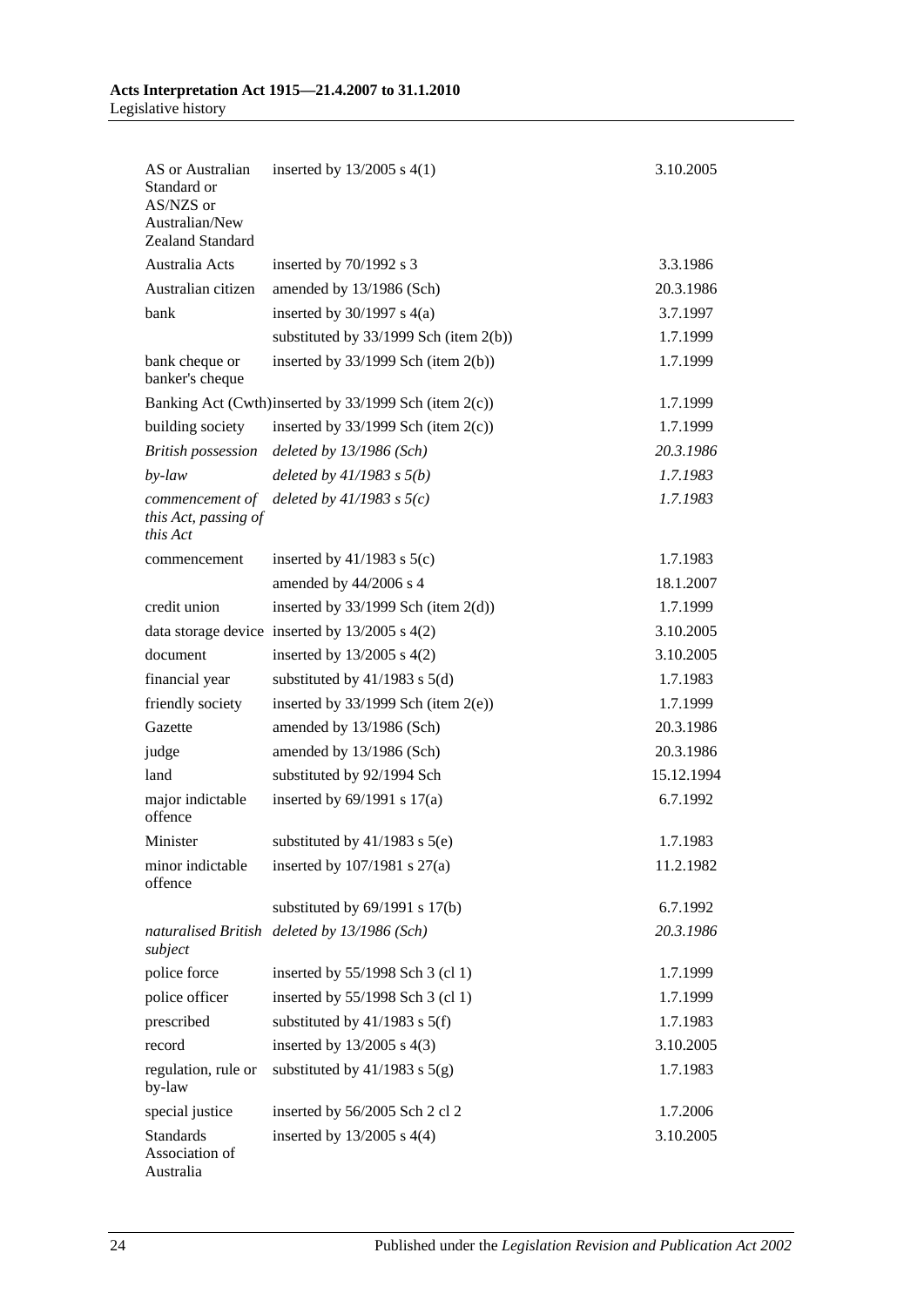|      |                                             | Standards Australia inserted by 13/2005 s 4(4)                              | 3.10.2005  |
|------|---------------------------------------------|-----------------------------------------------------------------------------|------------|
|      |                                             | statutory declarationsubstituted by 13/1986 (Sch)                           | 20.3.1986  |
|      |                                             | statutory instrument inserted by 41/1983 s 5(h)                             | 1.7.1983   |
|      |                                             | substituted by 6/1988 s 2                                                   | 10.3.1988  |
|      |                                             | amended by 56/1990 s 2                                                      | 22.11.1990 |
|      |                                             | amended by $13/2005$ s $4(5)$                                               | 3.10.2005  |
|      | summary offence                             | inserted by 107/1981 s 27(b)                                                | 11.2.1982  |
|      |                                             | substituted by $69/1991$ s $17(c)$                                          | 6.7.1992   |
|      | this Act                                    | substituted by $41/1983$ s $5(i)$                                           | 1.7.1983   |
|      | writing                                     | inserted by 13/1986 (Sch)                                                   | 20.3.1986  |
|      |                                             | amended by $13/2005$ s 4(6)                                                 | 3.10.2005  |
|      | passage                                     | deleted by $13/1986$ (Sch)                                                  | 20.3.1986  |
|      | "Expressions<br>referring  visible<br>form" |                                                                             |            |
|      | s(4(2)                                      | inserted by $30/1997$ s $4(b)$                                              | 3.7.1997   |
|      |                                             | deleted by $33/1999$ Sch (item $2(f)$ )                                     | 1.7.1999   |
|      |                                             | inserted by $13/2005$ s $4(7)$                                              | 3.10.2005  |
|      | s 4AA                                       | inserted by 13/2005 s 5                                                     | 3.10.2005  |
|      | $s$ 4A                                      | inserted by $41/1983$ s 6                                                   | 1.7.1983   |
| Pt 2 |                                             | heading preceding s 5 deleted and Pt 2 heading<br>inserted by 41/1983 s 7   | 1.7.1983   |
|      | s <sub>5</sub>                              | substituted by 41/1983 s 7                                                  | 1.7.1983   |
|      |                                             | heading preceding s 6 deleted by 41/1983 s 7                                | 1.7.1983   |
|      | s <sub>6</sub>                              | substituted by 41/1983 s 7                                                  | 1.7.1983   |
|      |                                             | substituted by 13/2005 s 6                                                  | 3.10.2005  |
|      | s 7                                         | amended by 41/1983 s 8                                                      | 1.7.1983   |
|      | s <sub>7</sub>                              | substituted by 13/1986 (Sch)                                                | 20.3.1986  |
|      | s(7(3)                                      | inserted by 55/1988 s 2                                                     | 8.9.1988   |
|      |                                             | amended by $13/2005$ s $7(1)$ —(3)                                          | 3.10.2005  |
|      | $s \, 7(4)$                                 | inserted by 55/1988 s 2                                                     | 8.9.1988   |
|      | s7(4a)                                      | inserted by 1/1994 s 2                                                      | 28.2.1994  |
|      |                                             | deleted by 1/1994 s 3                                                       | 31.12.1994 |
|      |                                             | inserted by $13/2005$ s $7(4)$                                              | 3.10.2005  |
|      | $s \, 7(5)$                                 | inserted by 14/1992 s 2                                                     | 16.4.1992  |
|      | s 7A                                        | inserted by 41/1983 s 9                                                     | 1.7.1983   |
|      | $s\,\delta$                                 | deleted by $13/1986$ (Sch)                                                  | 20.3.1986  |
|      | s 9                                         | deleted by 41/1983 s 10                                                     | 1.7.1983   |
|      | s 10                                        | amended by 13/1986 (Sch)                                                    | 20.3.1986  |
| Pt 3 |                                             | heading preceding s 11 deleted and Pt 3 heading<br>inserted by 41/1983 s 11 | 1.7.1983   |
|      | s 10A                                       | inserted by 13/2005 s 8                                                     | 3.10.2005  |
|      | $ss 11 - 14$                                | substituted by 41/1983 s 11                                                 | 1.7.1983   |
| Pt 4 |                                             | heading inserted by 41/1983 s 11                                            | 1.7.1983   |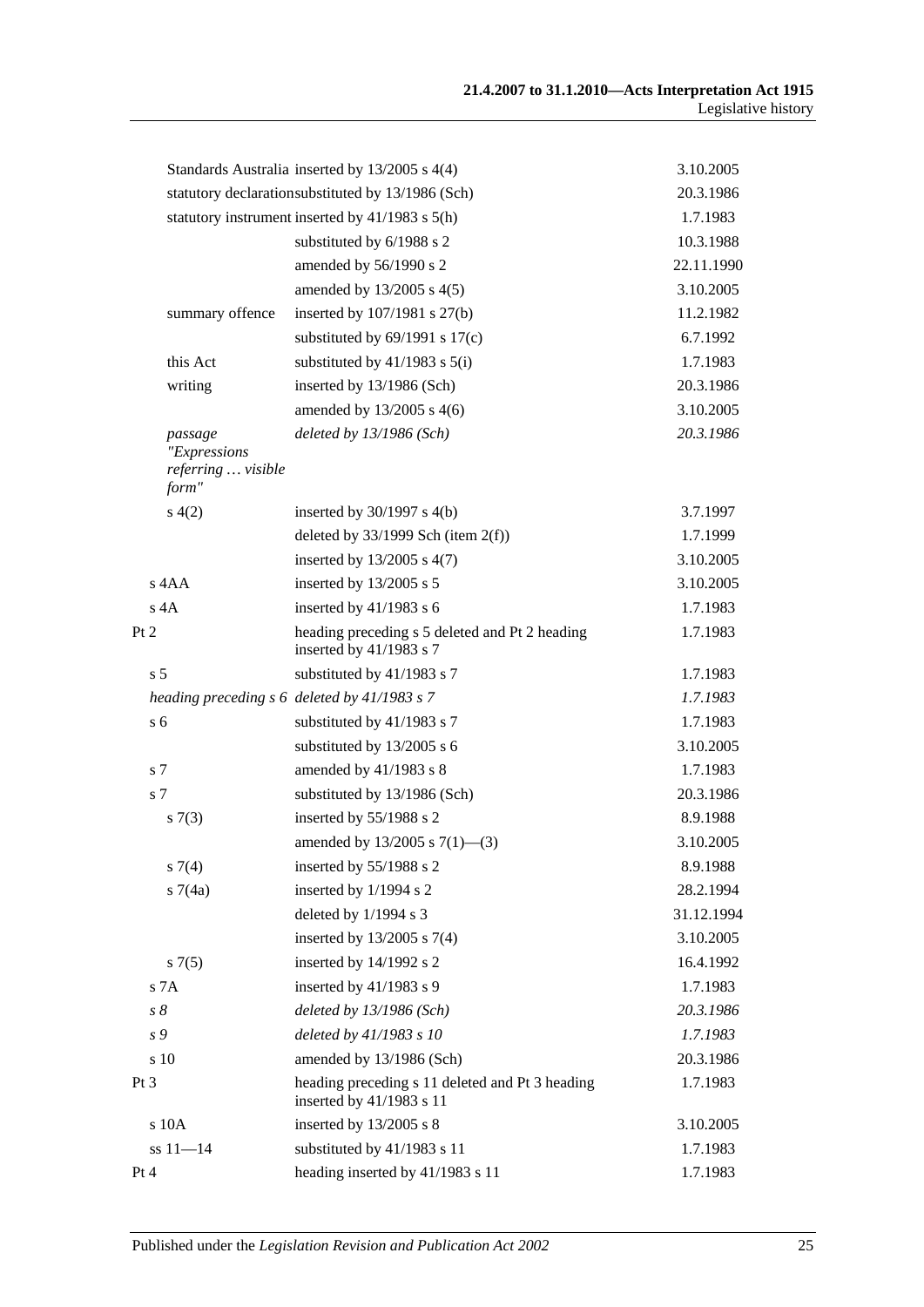| s 14A                     | inserted by 41/1983 s 11            | 1.7.1983   |
|---------------------------|-------------------------------------|------------|
| s $14A(3)$                | inserted by $13/2005$ s 9           | 3.10.2005  |
| s 14B                     | inserted by 41/1983 s 11            | 1.7.1983   |
| s $14B(2)$                | deleted by 56/1990 s 3              | 22.11.1990 |
| s 14B(3)                  | amended by 13/2005 s 10             | 3.10.2005  |
| $s$ 14BA                  | inserted by 56/1990 s 4             | 22.11.1990 |
| $s$ 14BA $(2)$            | substituted by 33/2002 s 4          | 3.3.2003   |
| s 14C                     | inserted by 41/1983 s 11            | 1.7.1983   |
|                           | substituted by 6/1988 s 3           | 10.3.1988  |
| s $14C(2)$                | amended by $59/1998$ s $4(a)$       | 10.3.1988  |
| s $14C(3)$                | inserted by $59/1998$ s $4(b)$      | 10.3.1988  |
| s 14D                     | inserted by 41/1983 s 11            | 1.7.1983   |
| s 15                      | amended by 41/1983 s 12             | 1.7.1983   |
|                           | substituted by 13/1986 (Sch)        | 20.3.1986  |
| s 16                      |                                     |            |
| s 16(1)                   | amended by $41/1983$ s $13(a)$ —(c) | 1.7.1983   |
| s16(2)                    | amended by $41/1983$ s $13(d)$      | 1.7.1983   |
| $s \ 16(2a)$              | inserted by $13/1986$ s $2(a)$      | 20.3.1986  |
| s 16(3)                   | amended by 41/1983 s 13(e), (f)     | 1.7.1983   |
|                           | amended by $13/1986$ s $2(b)$       | 20.3.1986  |
| s 16(4)                   | inserted by $13/1986$ s $2(c)$      | 20.3.1986  |
| s 17                      | substituted by 41/1983 s 14         | 1.7.1983   |
| heading preceding<br>s 18 | deleted by 41/1983 s 15             | 1.7.1983   |
| s 18                      | deleted by $41/1983$ s 15           | 1.7.1983   |
|                           | inserted by 13/1986 s 3             | 20.3.1986  |
| s 19                      | deleted by 41/1983 s 15             | 1.7.1983   |
|                           | inserted by 6/1988 s 4              | 10.3.1988  |
|                           | substituted by 13/2005 s 11         | 3.10.2005  |
| s 19A                     | inserted by 13/2005 s 11            | 3.10.2005  |
| s 20                      | deleted by 41/1983 s 15             | 1.7.1983   |
|                           | inserted by 8/1992 s 2              | 16.4.1992  |
| s 21                      | amended by 13/1986 (Sch)            | 20.3.1986  |
| s 22                      | substituted by 13/1986 s 4          | 20.3.1986  |
| s 22A                     |                                     |            |
| $s\,22A(3)$               | deleted by 41/1983 s 16             | 1.7.1983   |
| s22B                      | inserted by 70/1992 s 4             | 3.3.1986   |
| heading preceding<br>s 23 | deleted by 41/1983 s 17             | 1.7.1983   |
| s 24                      | amended by 41/1983 s 18             | 1.7.1983   |
|                           | amended by 13/1986 (Sch)            | 20.3.1986  |
| s <sub>25</sub>           | amended by 41/1983 s 19             | 1.7.1983   |
|                           | substituted by 13/1986 (Sch)        | 20.3.1986  |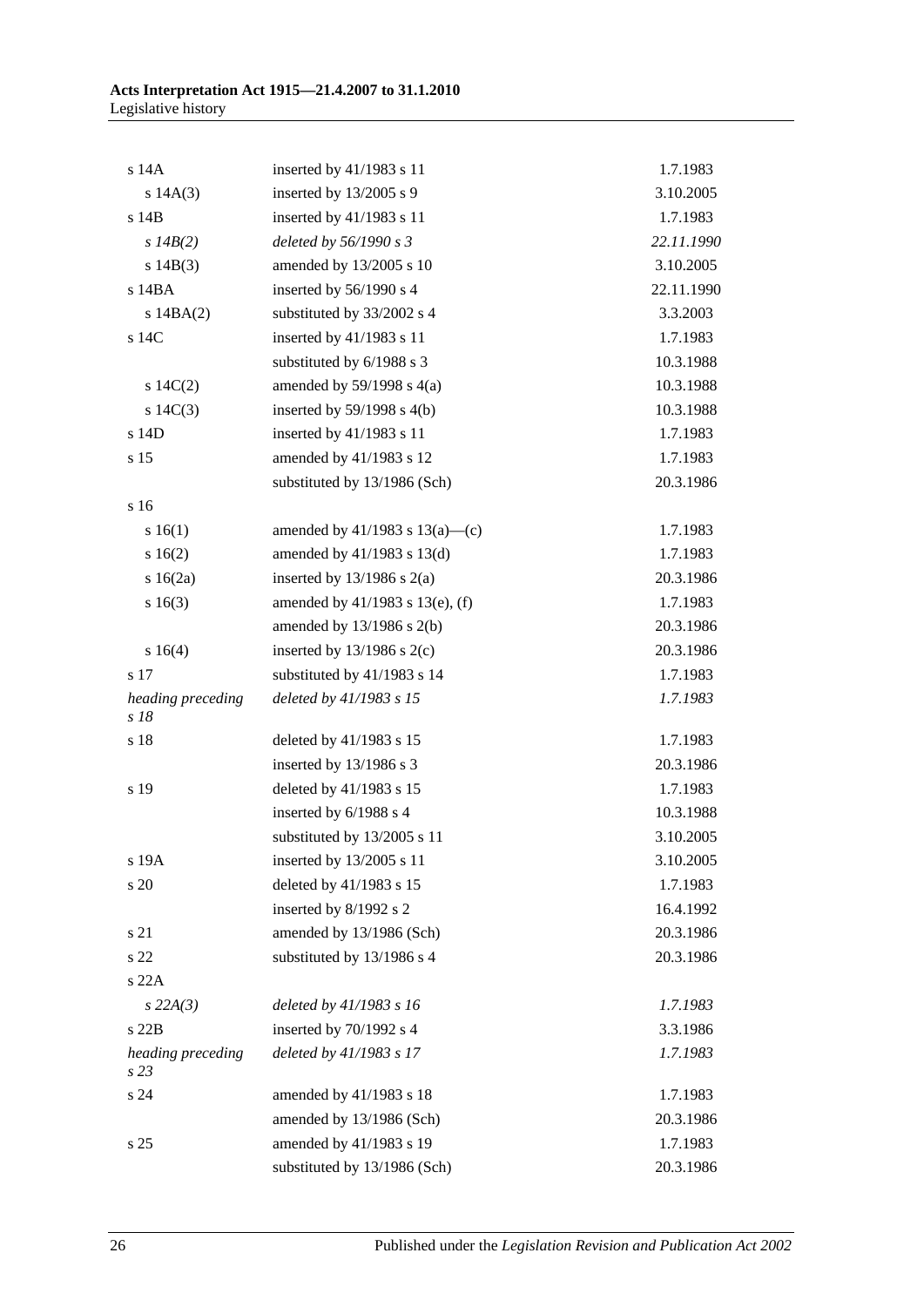|                           | amended by 13/2005 s 12(1), (2)   | 3.10.2005  |
|---------------------------|-----------------------------------|------------|
| s <sub>26</sub>           | amended by 13/1986 s 5            | 20.3.1986  |
| s 27                      |                                   |            |
| $s\,27(1)$                | amended by 13/1986 (Sch)          | 20.3.1986  |
| s27A                      | inserted by 13/2005 s 13          | 3.10.2005  |
| s 28                      | substituted by 13/1986 (Sch)      | 20.3.1986  |
| s 28A                     | inserted by 51/1988 s 4           | 8.9.1988   |
|                           | amended by 72/1992 s 10 (Sch)     | 1.3.1993   |
|                           | amended by 34/1996 s 4 (Sch cl 1) | 3.2.1997   |
| s 30                      | substituted by 13/1986 (Sch)      | 20.3.1986  |
| s <sub>31</sub>           | deleted by 51/1988 s 5            | 1.1.1989   |
| s 32                      | deleted by $107/1981 s 27(c)$     | 11.2.1982  |
| s 33                      |                                   |            |
| $s \, 33(2)$              | amended by 13/2005 s 14(1), (2)   | 3.10.2005  |
| $s$ 33 $A$                | deleted by 13/1986 (Sch)          | 20.3.1986  |
| $s$ 33 $B$                | deleted by $8/1988 s 3$           | 5.5.1988   |
| $s\,33C$                  | amended by 41/1983 s 20           | 1.7.1983   |
|                           | amended by 13/1986 (Sch)          | 20.3.1986  |
|                           | deleted by $8/1988 s 3$           | 5.5.1988   |
| heading preceding<br>s 34 | deleted by 41/1983 s 21           | 1.7.1983   |
| s 36                      | substituted by 13/1986 (Sch)      | 20.3.1986  |
| s 36A                     | inserted by 7/2005 s 4            | 21.7.2005  |
| s 37                      | amended by 13/1986 (Sch)          | 20.3.1986  |
| s 37A                     | inserted by 41/1983 s 22          | 1.7.1983   |
| s 38                      | deleted by $3/1978 s 7(1)$        | 1.6.1978   |
| heading preceding<br>s 39 | deleted by 41/1983 s 23           | 1.7.1983   |
| s 39                      | amended by 13/1986 (Sch)          | 20.3.1986  |
|                           | substituted by 13/2005 s 15       | 3.10.2005  |
| s 40                      | deleted by 41/1983 s 24           | 1.7.1983   |
|                           | inserted by 56/1990 s 5           | 22.11.1990 |
| heading preceding<br>s41  | deleted by 41/1983 s 25           | 1.7.1983   |
| s41                       | deleted by 56/1984 s 5            | 1.7.1984   |
| $s\,43$                   | substituted by 13/1986 (Sch)      | 20.3.1986  |
|                           | deleted by 69/1991 s 17           | 6.7.1992   |
| s 44                      | substituted by 13/1986 (Sch)      | 20.3.1986  |
| $s\,44(1)$                | amended by 13/2005 s 16(1)        | 3.10.2005  |
|                           | amended by 56/2005 Sch 2 cl 3(1)  | 1.7.2006   |
| $s\,44(2)$                | amended by 51/1988 s 6            | 1.1.1989   |
|                           | amended by 13/2005 s 16(2)        | 3.10.2005  |
|                           | amended by 56/2005 Sch 2 cl 3(2)  | 1.7.2006   |
| s 45                      | deleted by 13/1986 (Sch)          | 20.3.1986  |